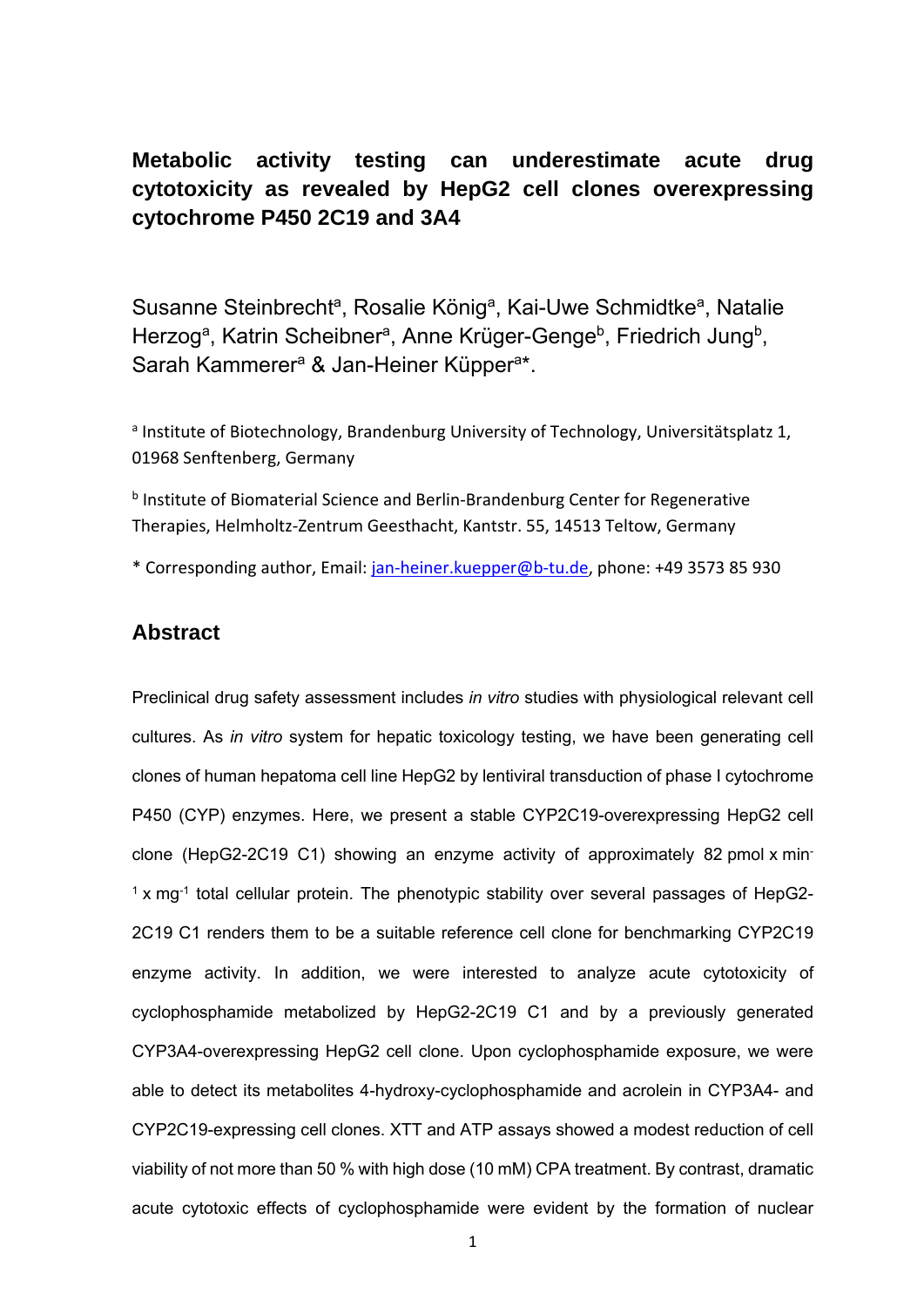# **Metabolic activity testing can underestimate acute drug cytotoxicity as revealed by HepG2 cell clones overexpressing cytochrome P450 2C19 and 3A4**

Susanne Steinbrecht<sup>a</sup>, Rosalie König<sup>a</sup>, Kai-Uwe Schmidtke<sup>a</sup>, Natalie Herzog<sup>a</sup>, Katrin Scheibner<sup>a</sup>, Anne Krüger-Genge<sup>b</sup>, Friedrich Jung<sup>b</sup>, Sarah Kammerer<sup>a</sup> & Jan-Heiner Küpper<sup>a\*</sup>.

<sup>a</sup> Institute of Biotechnology, Brandenburg University of Technology, Universitätsplatz 1, 01968 Senftenberg, Germany

b Institute of Biomaterial Science and Berlin-Brandenburg Center for Regenerative Therapies, Helmholtz‐Zentrum Geesthacht, Kantstr. 55, 14513 Teltow, Germany

\* Corresponding author, Email: jan‐heiner.kuepper@b‐tu.de, phone: +49 3573 85 930

## **Abstract**

Preclinical drug safety assessment includes *in vitro* studies with physiological relevant cell cultures. As *in vitro* system for hepatic toxicology testing, we have been generating cell clones of human hepatoma cell line HepG2 by lentiviral transduction of phase I cytochrome P450 (CYP) enzymes. Here, we present a stable CYP2C19-overexpressing HepG2 cell clone (HepG2-2C19 C1) showing an enzyme activity of approximately 82 pmol x min- $1 \times$  mg $^{-1}$  total cellular protein. The phenotypic stability over several passages of HepG2-2C19 C1 renders them to be a suitable reference cell clone for benchmarking CYP2C19 enzyme activity. In addition, we were interested to analyze acute cytotoxicity of cyclophosphamide metabolized by HepG2-2C19 C1 and by a previously generated CYP3A4-overexpressing HepG2 cell clone. Upon cyclophosphamide exposure, we were able to detect its metabolites 4-hydroxy-cyclophosphamide and acrolein in CYP3A4- and CYP2C19-expressing cell clones. XTT and ATP assays showed a modest reduction of cell viability of not more than 50 % with high dose (10 mM) CPA treatment. By contrast, dramatic acute cytotoxic effects of cyclophosphamide were evident by the formation of nuclear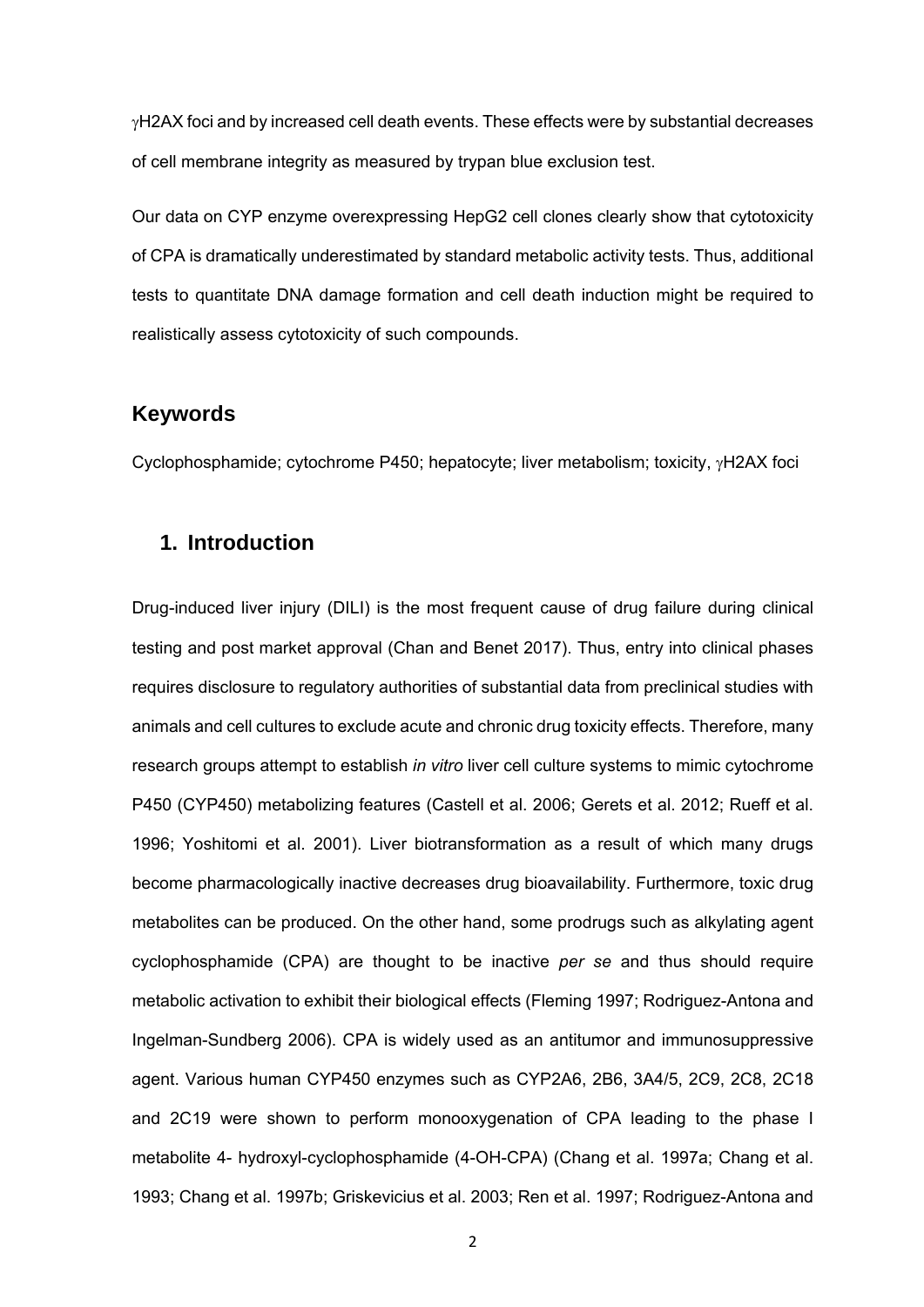H2AX foci and by increased cell death events. These effects were by substantial decreases of cell membrane integrity as measured by trypan blue exclusion test.

Our data on CYP enzyme overexpressing HepG2 cell clones clearly show that cytotoxicity of CPA is dramatically underestimated by standard metabolic activity tests. Thus, additional tests to quantitate DNA damage formation and cell death induction might be required to realistically assess cytotoxicity of such compounds.

## **Keywords**

Cyclophosphamide; cytochrome P450; hepatocyte; liver metabolism; toxicity,  $\gamma$ H2AX foci

## **1. Introduction**

Drug-induced liver injury (DILI) is the most frequent cause of drug failure during clinical testing and post market approval (Chan and Benet 2017). Thus, entry into clinical phases requires disclosure to regulatory authorities of substantial data from preclinical studies with animals and cell cultures to exclude acute and chronic drug toxicity effects. Therefore, many research groups attempt to establish *in vitro* liver cell culture systems to mimic cytochrome P450 (CYP450) metabolizing features (Castell et al. 2006; Gerets et al. 2012; Rueff et al. 1996; Yoshitomi et al. 2001). Liver biotransformation as a result of which many drugs become pharmacologically inactive decreases drug bioavailability. Furthermore, toxic drug metabolites can be produced. On the other hand, some prodrugs such as alkylating agent cyclophosphamide (CPA) are thought to be inactive *per se* and thus should require metabolic activation to exhibit their biological effects (Fleming 1997; Rodriguez-Antona and Ingelman-Sundberg 2006). CPA is widely used as an antitumor and immunosuppressive agent. Various human CYP450 enzymes such as CYP2A6, 2B6, 3A4/5, 2C9, 2C8, 2C18 and 2C19 were shown to perform monooxygenation of CPA leading to the phase I metabolite 4- hydroxyl-cyclophosphamide (4-OH-CPA) (Chang et al. 1997a; Chang et al. 1993; Chang et al. 1997b; Griskevicius et al. 2003; Ren et al. 1997; Rodriguez-Antona and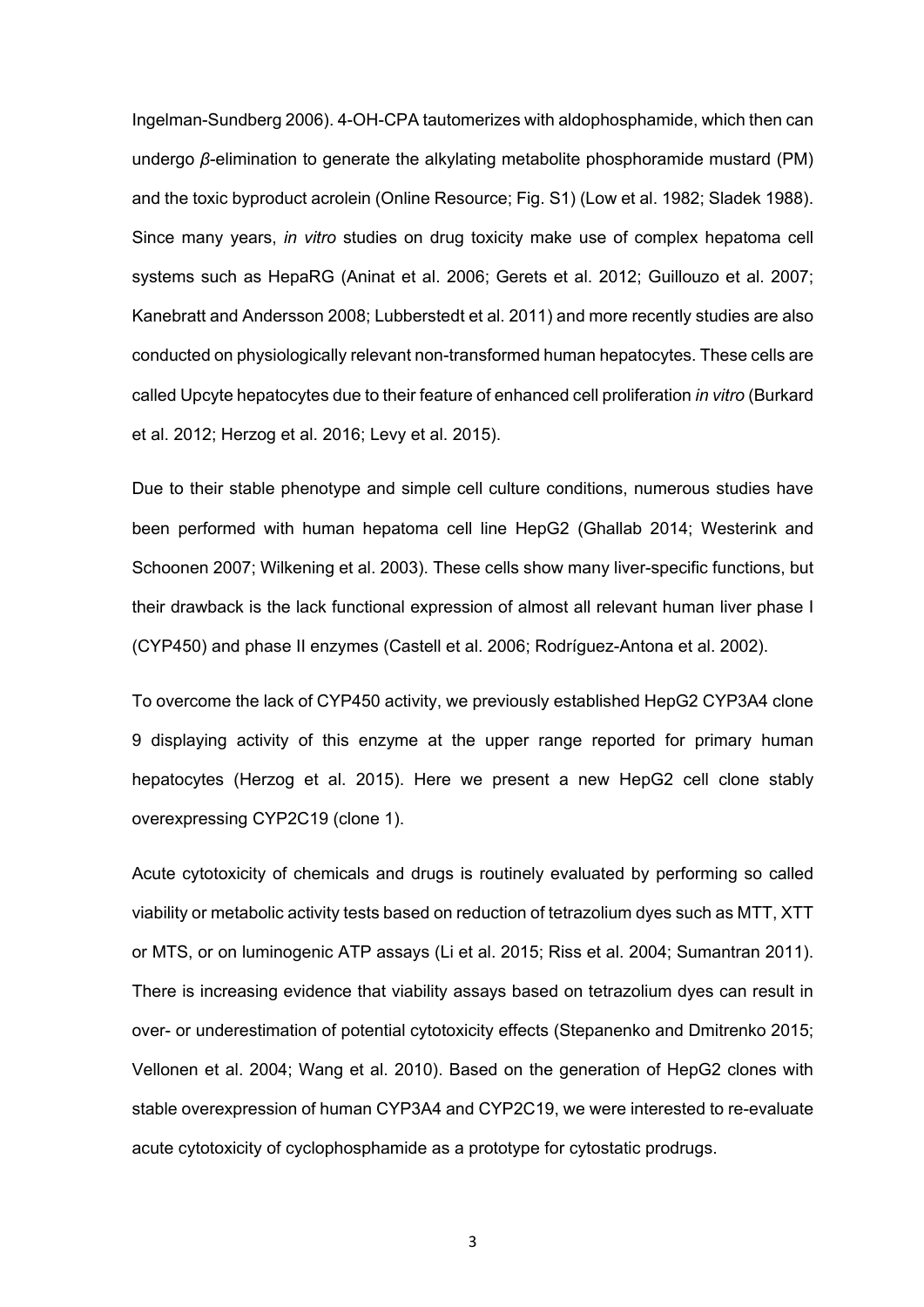Ingelman-Sundberg 2006). 4-OH-CPA tautomerizes with aldophosphamide, which then can undergo *β*-elimination to generate the alkylating metabolite phosphoramide mustard (PM) and the toxic byproduct acrolein (Online Resource; Fig. S1) (Low et al. 1982; Sladek 1988). Since many years, *in vitro* studies on drug toxicity make use of complex hepatoma cell systems such as HepaRG (Aninat et al. 2006; Gerets et al. 2012; Guillouzo et al. 2007; Kanebratt and Andersson 2008; Lubberstedt et al. 2011) and more recently studies are also conducted on physiologically relevant non-transformed human hepatocytes. These cells are called Upcyte hepatocytes due to their feature of enhanced cell proliferation *in vitro* (Burkard et al. 2012; Herzog et al. 2016; Levy et al. 2015).

Due to their stable phenotype and simple cell culture conditions, numerous studies have been performed with human hepatoma cell line HepG2 (Ghallab 2014; Westerink and Schoonen 2007; Wilkening et al. 2003). These cells show many liver-specific functions, but their drawback is the lack functional expression of almost all relevant human liver phase I (CYP450) and phase II enzymes (Castell et al. 2006; Rodríguez-Antona et al. 2002).

To overcome the lack of CYP450 activity, we previously established HepG2 CYP3A4 clone 9 displaying activity of this enzyme at the upper range reported for primary human hepatocytes (Herzog et al. 2015). Here we present a new HepG2 cell clone stably overexpressing CYP2C19 (clone 1).

Acute cytotoxicity of chemicals and drugs is routinely evaluated by performing so called viability or metabolic activity tests based on reduction of tetrazolium dyes such as MTT, XTT or MTS, or on luminogenic ATP assays (Li et al. 2015; Riss et al. 2004; Sumantran 2011). There is increasing evidence that viability assays based on tetrazolium dyes can result in over- or underestimation of potential cytotoxicity effects (Stepanenko and Dmitrenko 2015; Vellonen et al. 2004; Wang et al. 2010). Based on the generation of HepG2 clones with stable overexpression of human CYP3A4 and CYP2C19, we were interested to re-evaluate acute cytotoxicity of cyclophosphamide as a prototype for cytostatic prodrugs.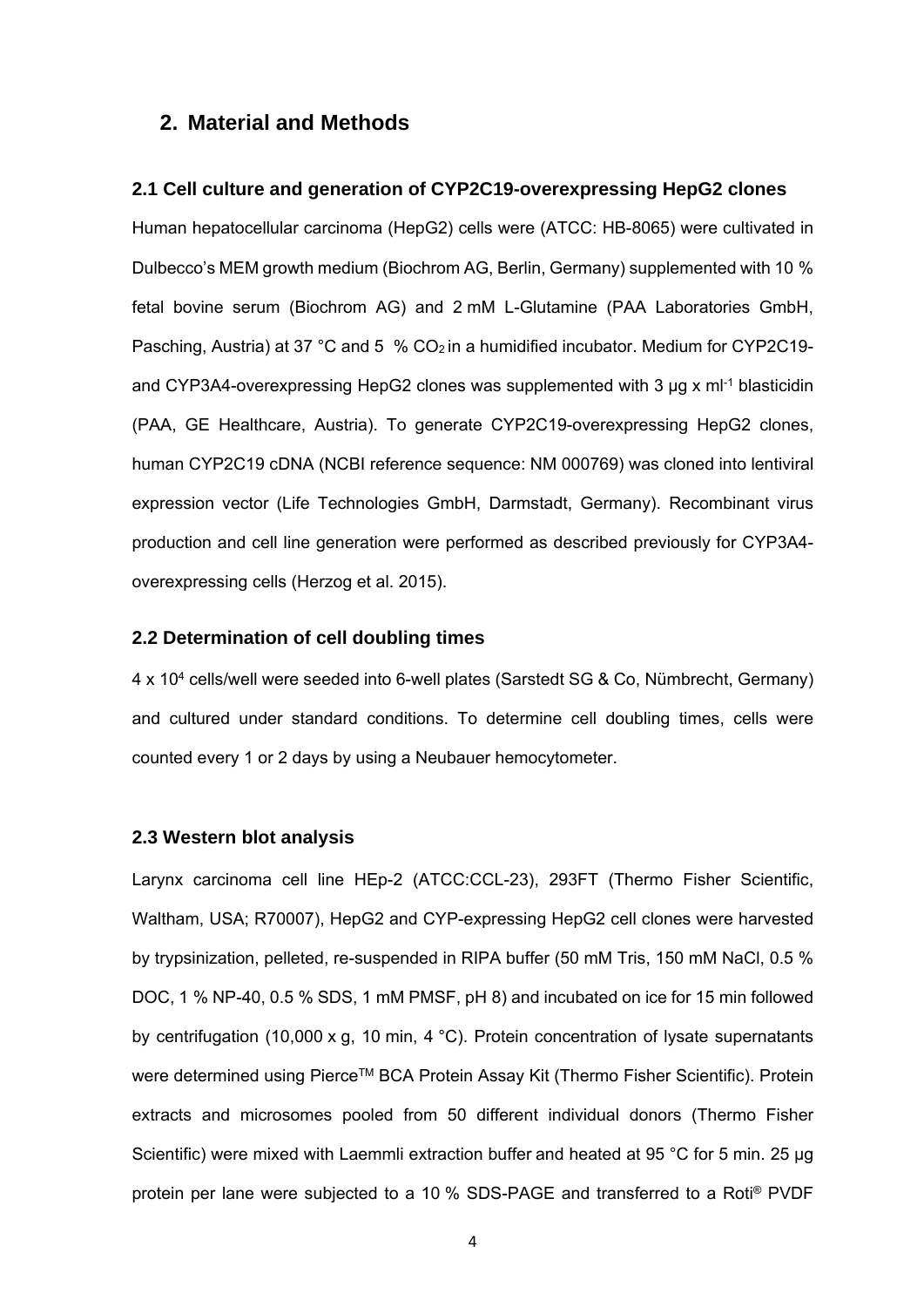### **2. Material and Methods**

#### **2.1 Cell culture and generation of CYP2C19-overexpressing HepG2 clones**

Human hepatocellular carcinoma (HepG2) cells were (ATCC: HB-8065) were cultivated in Dulbecco's MEM growth medium (Biochrom AG, Berlin, Germany) supplemented with 10 % fetal bovine serum (Biochrom AG) and 2 mM L-Glutamine (PAA Laboratories GmbH, Pasching, Austria) at 37 °C and 5  $% CO<sub>2</sub>$  in a humidified incubator. Medium for CYP2C19and CYP3A4-overexpressing HepG2 clones was supplemented with 3  $\mu$ g x ml<sup>-1</sup> blasticidin (PAA, GE Healthcare, Austria). To generate CYP2C19-overexpressing HepG2 clones, human CYP2C19 cDNA (NCBI reference sequence: NM 000769) was cloned into lentiviral expression vector (Life Technologies GmbH, Darmstadt, Germany). Recombinant virus production and cell line generation were performed as described previously for CYP3A4 overexpressing cells (Herzog et al. 2015).

#### **2.2 Determination of cell doubling times**

4 x 104 cells/well were seeded into 6-well plates (Sarstedt SG & Co, Nümbrecht, Germany) and cultured under standard conditions. To determine cell doubling times, cells were counted every 1 or 2 days by using a Neubauer hemocytometer.

#### **2.3 Western blot analysis**

Larynx carcinoma cell line HEp-2 (ATCC:CCL-23), 293FT (Thermo Fisher Scientific, Waltham, USA; R70007), HepG2 and CYP-expressing HepG2 cell clones were harvested by trypsinization, pelleted, re-suspended in RIPA buffer (50 mM Tris, 150 mM NaCl, 0.5 % DOC, 1 % NP-40, 0.5 % SDS, 1 mM PMSF, pH 8) and incubated on ice for 15 min followed by centrifugation (10,000 x g, 10 min, 4 °C). Protein concentration of lysate supernatants were determined using Pierce™ BCA Protein Assay Kit (Thermo Fisher Scientific). Protein extracts and microsomes pooled from 50 different individual donors (Thermo Fisher Scientific) were mixed with Laemmli extraction buffer and heated at 95 °C for 5 min. 25 µg protein per lane were subjected to a 10 % SDS-PAGE and transferred to a Roti® PVDF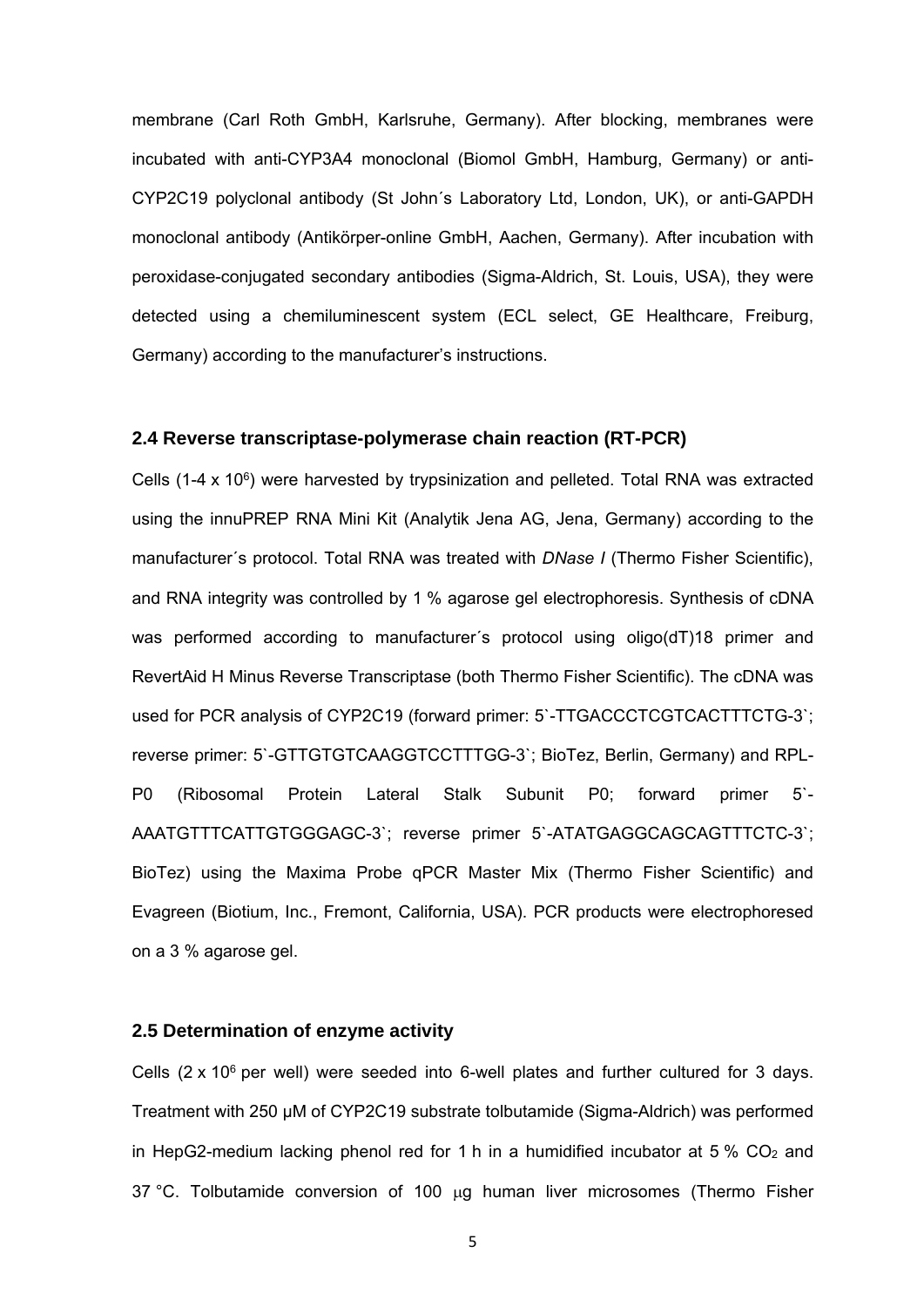membrane (Carl Roth GmbH, Karlsruhe, Germany). After blocking, membranes were incubated with anti-CYP3A4 monoclonal (Biomol GmbH, Hamburg, Germany) or anti-CYP2C19 polyclonal antibody (St John´s Laboratory Ltd, London, UK), or anti-GAPDH monoclonal antibody (Antikörper-online GmbH, Aachen, Germany). After incubation with peroxidase-conjugated secondary antibodies (Sigma-Aldrich, St. Louis, USA), they were detected using a chemiluminescent system (ECL select, GE Healthcare, Freiburg, Germany) according to the manufacturer's instructions.

#### **2.4 Reverse transcriptase-polymerase chain reaction (RT-PCR)**

Cells  $(1-4 \times 10^6)$  were harvested by trypsinization and pelleted. Total RNA was extracted using the innuPREP RNA Mini Kit (Analytik Jena AG, Jena, Germany) according to the manufacturer´s protocol. Total RNA was treated with *DNase I* (Thermo Fisher Scientific), and RNA integrity was controlled by 1 % agarose gel electrophoresis. Synthesis of cDNA was performed according to manufacturer´s protocol using oligo(dT)18 primer and RevertAid H Minus Reverse Transcriptase (both Thermo Fisher Scientific). The cDNA was used for PCR analysis of CYP2C19 (forward primer: 5`-TTGACCCTCGTCACTTTCTG-3`; reverse primer: 5`-GTTGTGTCAAGGTCCTTTGG-3`; BioTez, Berlin, Germany) and RPL-P0 (Ribosomal Protein Lateral Stalk Subunit P0; forward primer 5`- AAATGTTTCATTGTGGGAGC-3`; reverse primer 5`-ATATGAGGCAGCAGTTTCTC-3`; BioTez) using the Maxima Probe qPCR Master Mix (Thermo Fisher Scientific) and Evagreen (Biotium, Inc., Fremont, California, USA). PCR products were electrophoresed on a 3 % agarose gel.

### **2.5 Determination of enzyme activity**

Cells  $(2 \times 10^6$  per well) were seeded into 6-well plates and further cultured for 3 days. Treatment with 250 µM of CYP2C19 substrate tolbutamide (Sigma-Aldrich) was performed in HepG2-medium lacking phenol red for 1 h in a humidified incubator at 5 %  $CO<sub>2</sub>$  and 37 °C. Tolbutamide conversion of 100  $\mu$ g human liver microsomes (Thermo Fisher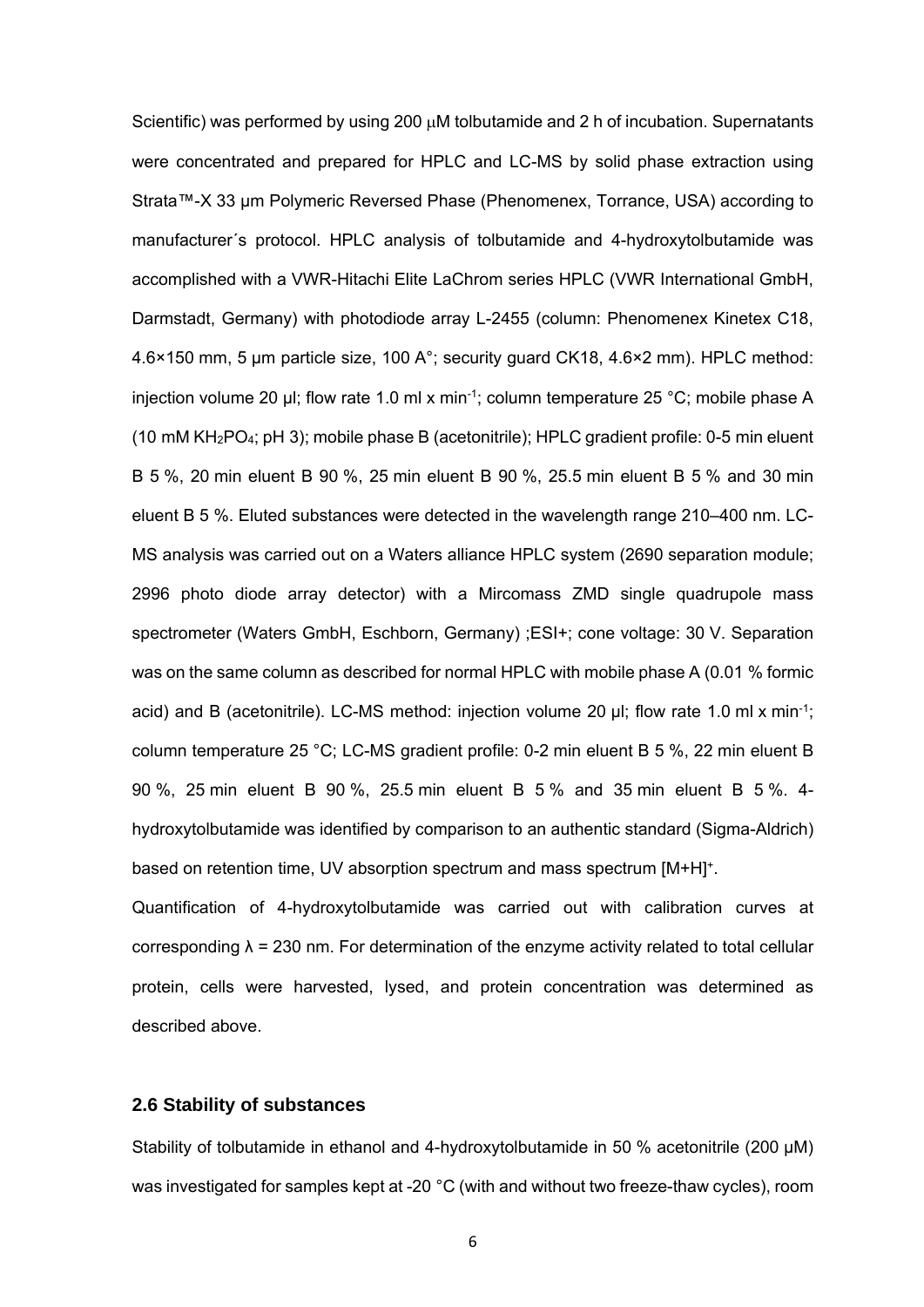Scientific) was performed by using 200  $\mu$ M tolbutamide and 2 h of incubation. Supernatants were concentrated and prepared for HPLC and LC-MS by solid phase extraction using Strata™-X 33 µm Polymeric Reversed Phase (Phenomenex, Torrance, USA) according to manufacturer´s protocol. HPLC analysis of tolbutamide and 4-hydroxytolbutamide was accomplished with a VWR-Hitachi Elite LaChrom series HPLC (VWR International GmbH, Darmstadt, Germany) with photodiode array L-2455 (column: Phenomenex Kinetex C18, 4.6×150 mm, 5 µm particle size, 100 A°; security guard CK18, 4.6×2 mm). HPLC method: injection volume 20 µl; flow rate 1.0 ml x min-1; column temperature 25 °C; mobile phase A (10 mM KH2PO4; pH 3); mobile phase B (acetonitrile); HPLC gradient profile: 0-5 min eluent B 5 %, 20 min eluent B 90 %, 25 min eluent B 90 %, 25.5 min eluent B 5 % and 30 min eluent B 5 %. Eluted substances were detected in the wavelength range 210–400 nm. LC-MS analysis was carried out on a Waters alliance HPLC system (2690 separation module; 2996 photo diode array detector) with a Mircomass ZMD single quadrupole mass spectrometer (Waters GmbH, Eschborn, Germany) ;ESI+; cone voltage: 30 V. Separation was on the same column as described for normal HPLC with mobile phase A (0.01 % formic acid) and B (acetonitrile). LC-MS method: injection volume 20  $\mu$ l; flow rate 1.0 ml x min<sup>-1</sup>; column temperature 25 °C; LC-MS gradient profile: 0-2 min eluent B 5 %, 22 min eluent B 90 %, 25 min eluent B 90 %, 25.5 min eluent B 5 % and 35 min eluent B 5 %. 4 hydroxytolbutamide was identified by comparison to an authentic standard (Sigma-Aldrich) based on retention time, UV absorption spectrum and mass spectrum [M+H]+.

Quantification of 4-hydroxytolbutamide was carried out with calibration curves at corresponding  $\lambda = 230$  nm. For determination of the enzyme activity related to total cellular protein, cells were harvested, lysed, and protein concentration was determined as described above.

#### **2.6 Stability of substances**

Stability of tolbutamide in ethanol and 4-hydroxytolbutamide in 50 % acetonitrile (200 µM) was investigated for samples kept at -20 °C (with and without two freeze-thaw cycles), room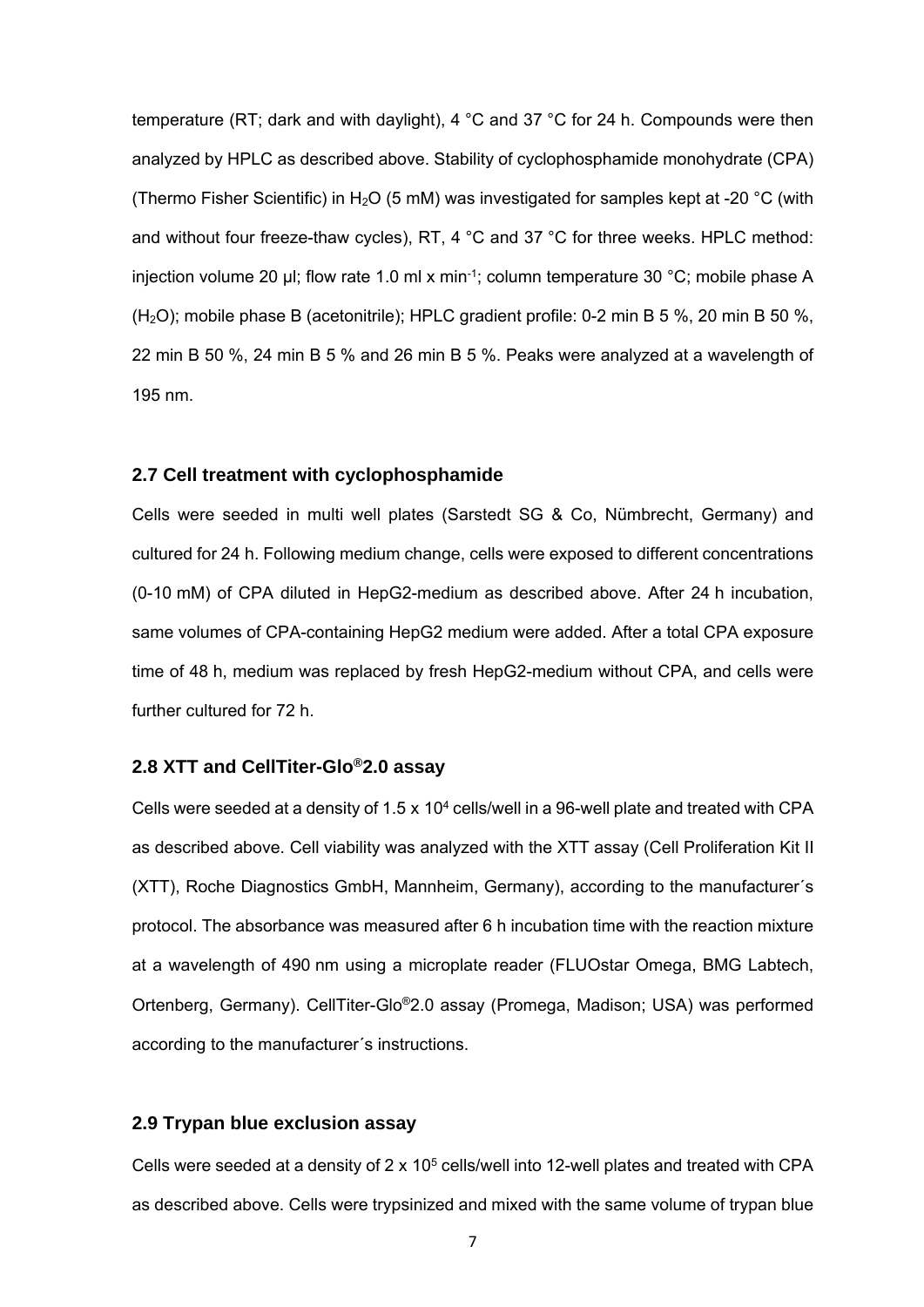temperature (RT; dark and with daylight), 4  $^{\circ}$ C and 37  $^{\circ}$ C for 24 h. Compounds were then analyzed by HPLC as described above. Stability of cyclophosphamide monohydrate (CPA) (Thermo Fisher Scientific) in H<sub>2</sub>O (5 mM) was investigated for samples kept at -20  $^{\circ}$ C (with and without four freeze-thaw cycles), RT, 4 °C and 37 °C for three weeks. HPLC method: injection volume 20 µl; flow rate 1.0 ml x min-1; column temperature 30 °C; mobile phase A  $(H<sub>2</sub>O)$ ; mobile phase B (acetonitrile); HPLC gradient profile: 0-2 min B 5 %, 20 min B 50 %, 22 min B 50 %, 24 min B 5 % and 26 min B 5 %. Peaks were analyzed at a wavelength of 195 nm.

#### **2.7 Cell treatment with cyclophosphamide**

Cells were seeded in multi well plates (Sarstedt SG & Co, Nümbrecht, Germany) and cultured for 24 h. Following medium change, cells were exposed to different concentrations (0-10 mM) of CPA diluted in HepG2-medium as described above. After 24 h incubation, same volumes of CPA-containing HepG2 medium were added. After a total CPA exposure time of 48 h, medium was replaced by fresh HepG2-medium without CPA, and cells were further cultured for 72 h.

#### **2.8 XTT and CellTiter-Glo®2.0 assay**

Cells were seeded at a density of 1.5 x 104 cells/well in a 96-well plate and treated with CPA as described above. Cell viability was analyzed with the XTT assay (Cell Proliferation Kit II (XTT), Roche Diagnostics GmbH, Mannheim, Germany), according to the manufacturer´s protocol. The absorbance was measured after 6 h incubation time with the reaction mixture at a wavelength of 490 nm using a microplate reader (FLUOstar Omega, BMG Labtech, Ortenberg, Germany). CellTiter-Glo®2.0 assay (Promega, Madison; USA) was performed according to the manufacturer´s instructions.

#### **2.9 Trypan blue exclusion assay**

Cells were seeded at a density of  $2 \times 10^5$  cells/well into 12-well plates and treated with CPA as described above. Cells were trypsinized and mixed with the same volume of trypan blue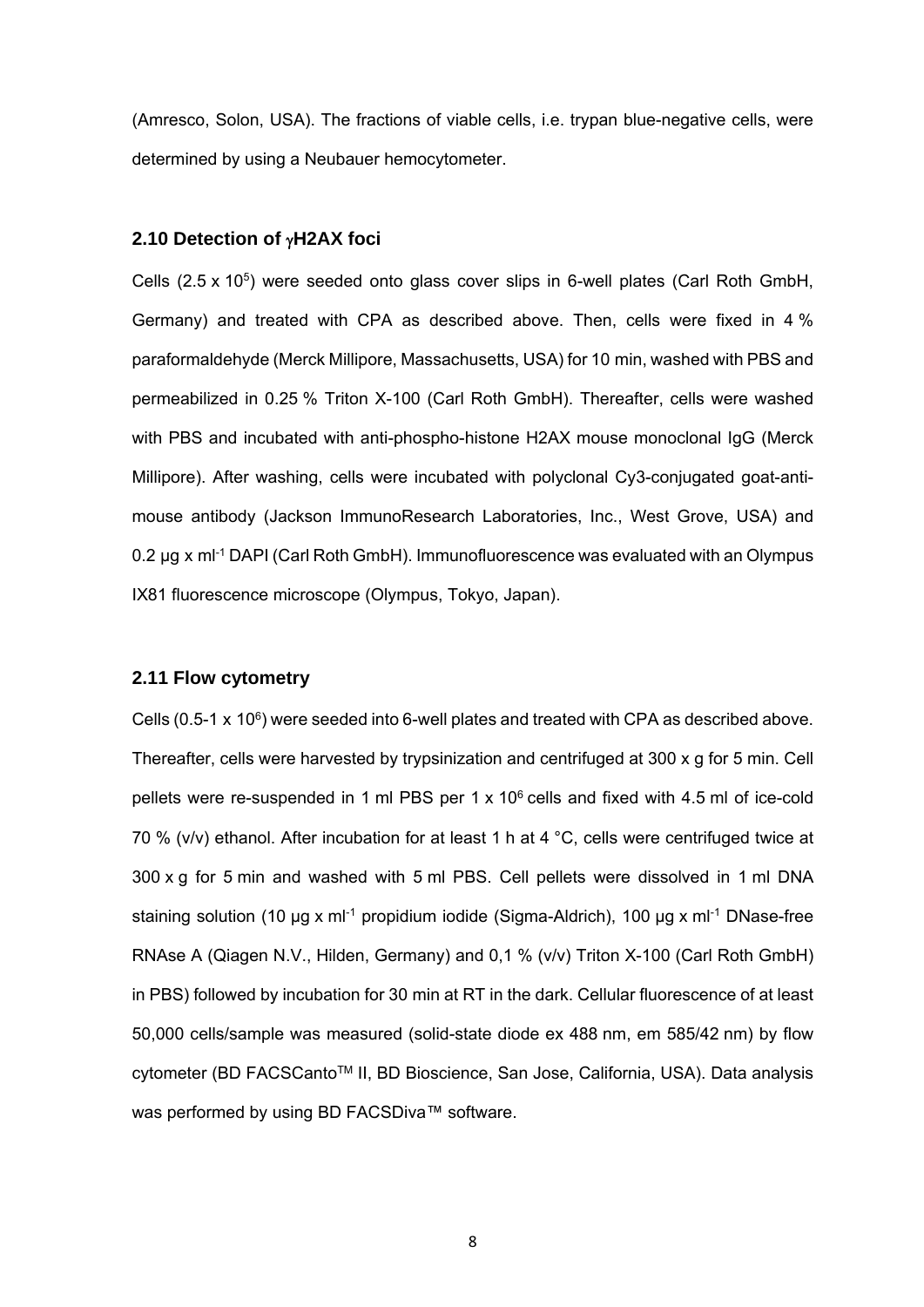(Amresco, Solon, USA). The fractions of viable cells, i.e. trypan blue-negative cells, were determined by using a Neubauer hemocytometer.

#### **2.10 Detection of H2AX foci**

Cells  $(2.5 \times 10^5)$  were seeded onto glass cover slips in 6-well plates (Carl Roth GmbH, Germany) and treated with CPA as described above. Then, cells were fixed in 4 % paraformaldehyde (Merck Millipore, Massachusetts, USA) for 10 min, washed with PBS and permeabilized in 0.25 % Triton X-100 (Carl Roth GmbH). Thereafter, cells were washed with PBS and incubated with anti-phospho-histone H2AX mouse monoclonal IgG (Merck Millipore). After washing, cells were incubated with polyclonal Cy3-conjugated goat-antimouse antibody (Jackson ImmunoResearch Laboratories, Inc., West Grove, USA) and 0.2 µg x ml<sup>-1</sup> DAPI (Carl Roth GmbH). Immunofluorescence was evaluated with an Olympus IX81 fluorescence microscope (Olympus, Tokyo, Japan).

#### **2.11 Flow cytometry**

Cells  $(0.5-1 \times 10^6)$  were seeded into 6-well plates and treated with CPA as described above. Thereafter, cells were harvested by trypsinization and centrifuged at 300 x g for 5 min. Cell pellets were re-suspended in 1 ml PBS per 1 x  $10^6$  cells and fixed with 4.5 ml of ice-cold 70 % (v/v) ethanol. After incubation for at least 1 h at 4 °C, cells were centrifuged twice at 300 x g for 5 min and washed with 5 ml PBS. Cell pellets were dissolved in 1 ml DNA staining solution (10 µg x ml<sup>-1</sup> propidium iodide (Sigma-Aldrich), 100 µg x ml<sup>-1</sup> DNase-free RNAse A (Qiagen N.V., Hilden, Germany) and 0,1 % (v/v) Triton X-100 (Carl Roth GmbH) in PBS) followed by incubation for 30 min at RT in the dark. Cellular fluorescence of at least 50,000 cells/sample was measured (solid-state diode ex 488 nm, em 585/42 nm) by flow cytometer (BD FACSCanto<sup>™</sup> II, BD Bioscience, San Jose, California, USA). Data analysis was performed by using BD FACSDiva™ software.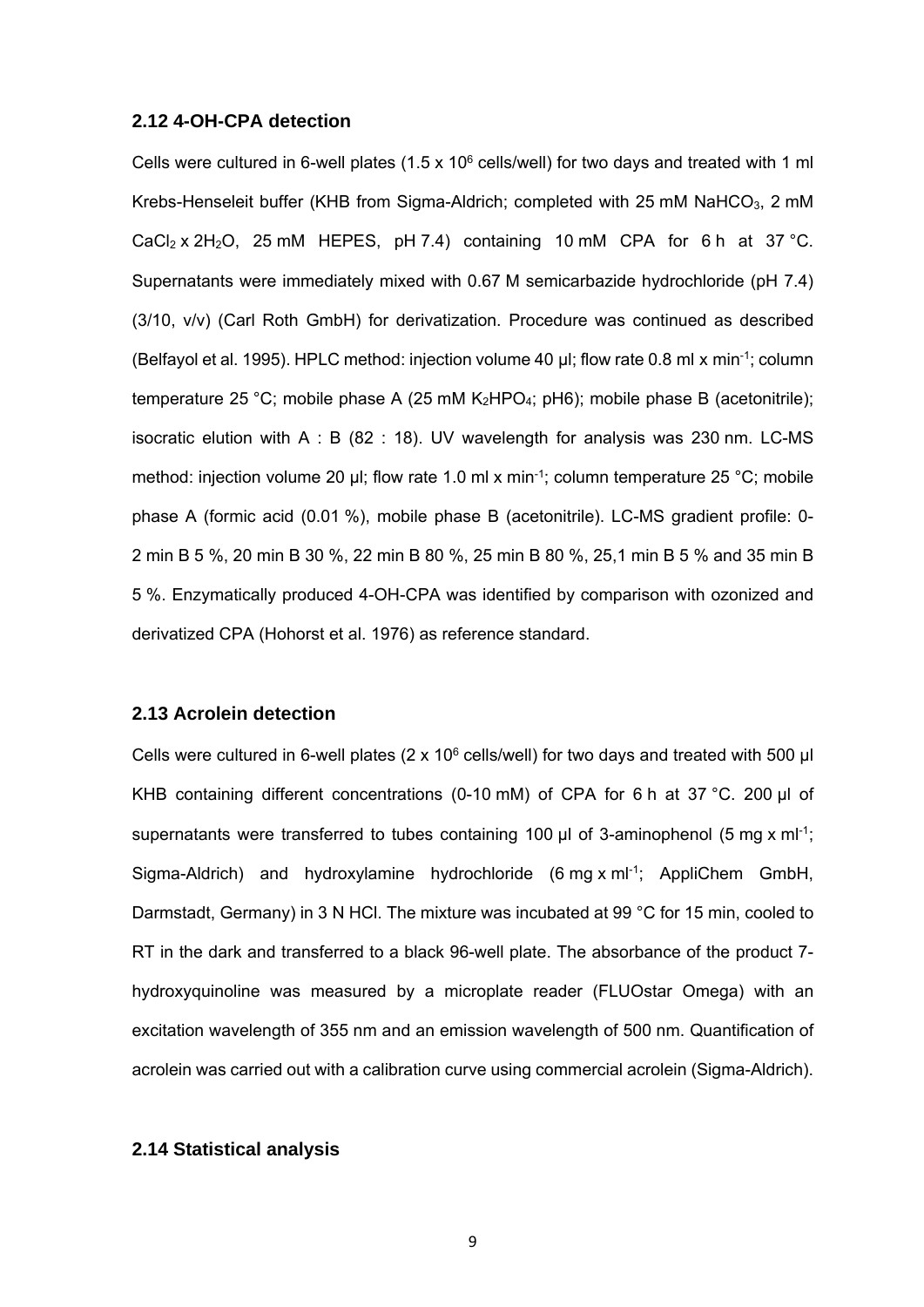#### **2.12 4-OH-CPA detection**

Cells were cultured in 6-well plates (1.5 x 10 $<sup>6</sup>$  cells/well) for two days and treated with 1 ml</sup> Krebs-Henseleit buffer (KHB from Sigma-Aldrich; completed with 25 mM NaHCO<sub>3</sub>, 2 mM CaCl<sub>2</sub> x 2H<sub>2</sub>O, 25 mM HEPES, pH 7.4) containing 10 mM CPA for 6 h at 37 °C. Supernatants were immediately mixed with 0.67 M semicarbazide hydrochloride (pH 7.4) (3/10, v/v) (Carl Roth GmbH) for derivatization. Procedure was continued as described (Belfayol et al. 1995). HPLC method: injection volume 40 µl; flow rate 0.8 ml x min-1; column temperature 25 °C; mobile phase A (25 mM  $K_2HPO_4$ ; pH6); mobile phase B (acetonitrile); isocratic elution with A : B (82 : 18). UV wavelength for analysis was 230 nm. LC-MS method: injection volume 20  $\mu$ l; flow rate 1.0 ml x min<sup>-1</sup>; column temperature 25 °C; mobile phase A (formic acid (0.01 %), mobile phase B (acetonitrile). LC-MS gradient profile: 0- 2 min B 5 %, 20 min B 30 %, 22 min B 80 %, 25 min B 80 %, 25,1 min B 5 % and 35 min B 5 %. Enzymatically produced 4-OH-CPA was identified by comparison with ozonized and derivatized CPA (Hohorst et al. 1976) as reference standard.

#### **2.13 Acrolein detection**

Cells were cultured in 6-well plates (2 x 10<sup>6</sup> cells/well) for two days and treated with 500 µl KHB containing different concentrations (0-10 mM) of CPA for 6 h at 37 °C. 200 µl of supernatants were transferred to tubes containing 100  $\mu$ l of 3-aminophenol (5 mg x ml<sup>-1</sup>; Sigma-Aldrich) and hydroxylamine hydrochloride (6 mg x ml<sup>-1</sup>; AppliChem GmbH, Darmstadt, Germany) in 3 N HCl. The mixture was incubated at 99 °C for 15 min, cooled to RT in the dark and transferred to a black 96-well plate. The absorbance of the product 7 hydroxyquinoline was measured by a microplate reader (FLUOstar Omega) with an excitation wavelength of 355 nm and an emission wavelength of 500 nm. Quantification of acrolein was carried out with a calibration curve using commercial acrolein (Sigma-Aldrich).

#### **2.14 Statistical analysis**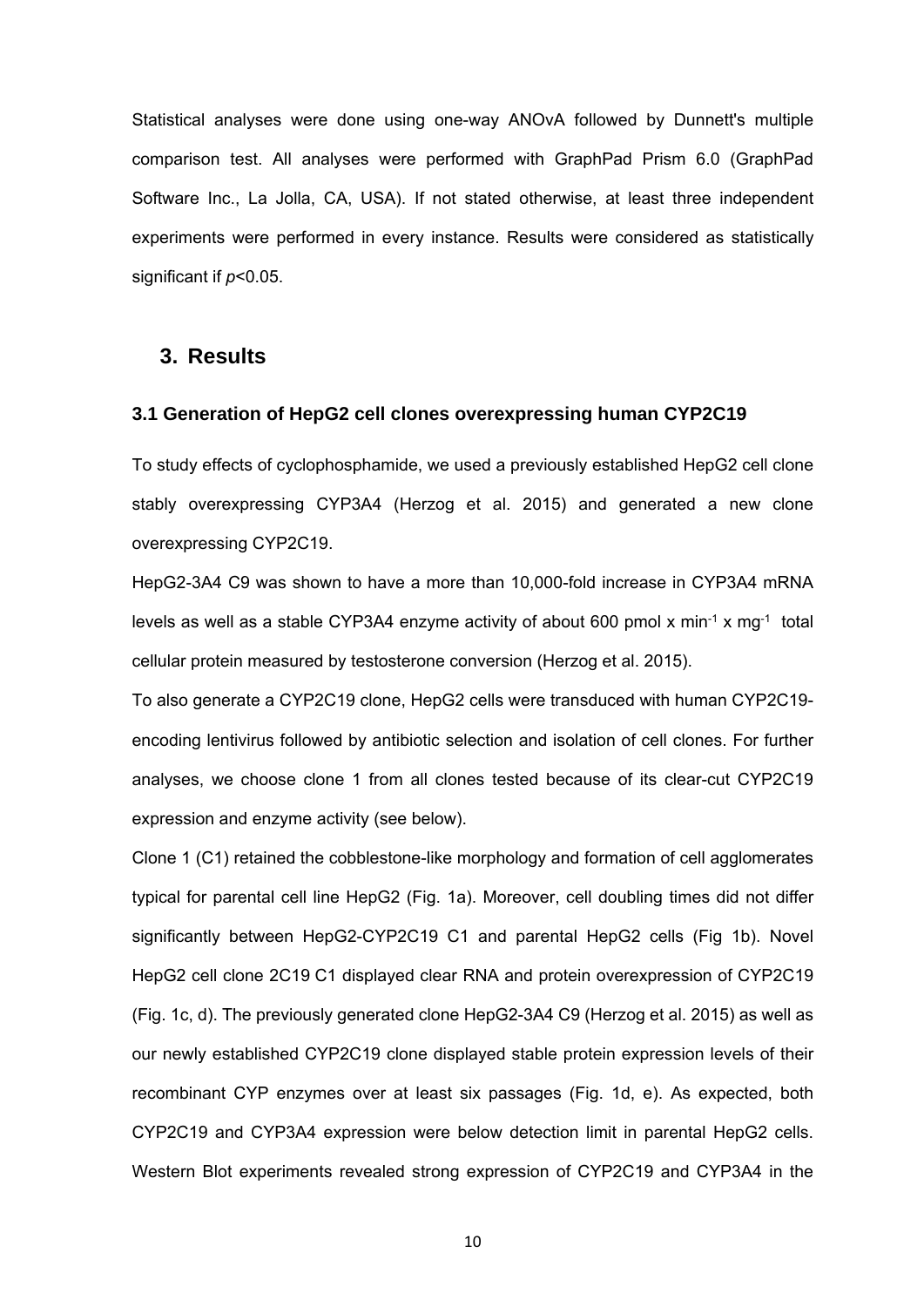Statistical analyses were done using one-way ANOvA followed by Dunnett's multiple comparison test. All analyses were performed with GraphPad Prism 6.0 (GraphPad Software Inc., La Jolla, CA, USA). If not stated otherwise, at least three independent experiments were performed in every instance. Results were considered as statistically significant if *p*<0.05.

## **3. Results**

#### **3.1 Generation of HepG2 cell clones overexpressing human CYP2C19**

To study effects of cyclophosphamide, we used a previously established HepG2 cell clone stably overexpressing CYP3A4 (Herzog et al. 2015) and generated a new clone overexpressing CYP2C19.

HepG2-3A4 C9 was shown to have a more than 10,000-fold increase in CYP3A4 mRNA levels as well as a stable CYP3A4 enzyme activity of about 600 pmol x min<sup>-1</sup> x mg<sup>-1</sup> total cellular protein measured by testosterone conversion (Herzog et al. 2015).

To also generate a CYP2C19 clone, HepG2 cells were transduced with human CYP2C19 encoding lentivirus followed by antibiotic selection and isolation of cell clones. For further analyses, we choose clone 1 from all clones tested because of its clear-cut CYP2C19 expression and enzyme activity (see below).

Clone 1 (C1) retained the cobblestone-like morphology and formation of cell agglomerates typical for parental cell line HepG2 (Fig. 1a). Moreover, cell doubling times did not differ significantly between HepG2-CYP2C19 C1 and parental HepG2 cells (Fig 1b). Novel HepG2 cell clone 2C19 C1 displayed clear RNA and protein overexpression of CYP2C19 (Fig. 1c, d). The previously generated clone HepG2-3A4 C9 (Herzog et al. 2015) as well as our newly established CYP2C19 clone displayed stable protein expression levels of their recombinant CYP enzymes over at least six passages (Fig. 1d, e). As expected, both CYP2C19 and CYP3A4 expression were below detection limit in parental HepG2 cells. Western Blot experiments revealed strong expression of CYP2C19 and CYP3A4 in the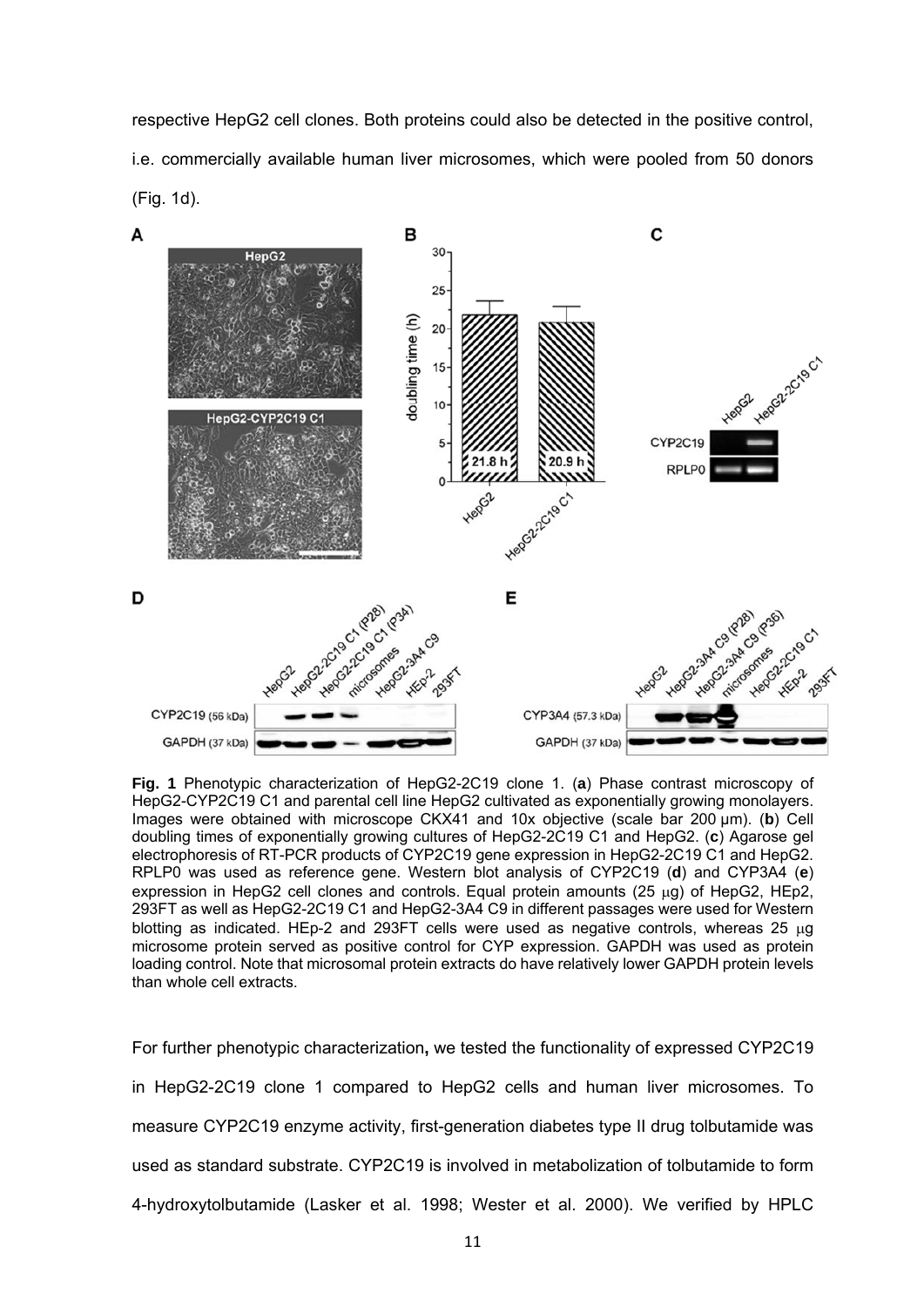respective HepG2 cell clones. Both proteins could also be detected in the positive control, i.e. commercially available human liver microsomes, which were pooled from 50 donors (Fig. 1d).



**Fig. 1** Phenotypic characterization of HepG2-2C19 clone 1. (**a**) Phase contrast microscopy of HepG2-CYP2C19 C1 and parental cell line HepG2 cultivated as exponentially growing monolayers. Images were obtained with microscope CKX41 and 10x objective (scale bar 200 µm). (**b**) Cell doubling times of exponentially growing cultures of HepG2-2C19 C1 and HepG2. (**c**) Agarose gel electrophoresis of RT-PCR products of CYP2C19 gene expression in HepG2-2C19 C1 and HepG2. RPLP0 was used as reference gene. Western blot analysis of CYP2C19 (**d**) and CYP3A4 (**e**) expression in HepG2 cell clones and controls. Equal protein amounts (25  $\mu$ g) of HepG2, HEp2, 293FT as well as HepG2-2C19 C1 and HepG2-3A4 C9 in different passages were used for Western blotting as indicated. HEp-2 and 293FT cells were used as negative controls, whereas 25 ug microsome protein served as positive control for CYP expression. GAPDH was used as protein loading control. Note that microsomal protein extracts do have relatively lower GAPDH protein levels than whole cell extracts.

For further phenotypic characterization**,** we tested the functionality of expressed CYP2C19 in HepG2-2C19 clone 1 compared to HepG2 cells and human liver microsomes. To measure CYP2C19 enzyme activity, first-generation diabetes type II drug tolbutamide was used as standard substrate. CYP2C19 is involved in metabolization of tolbutamide to form 4-hydroxytolbutamide (Lasker et al. 1998; Wester et al. 2000). We verified by HPLC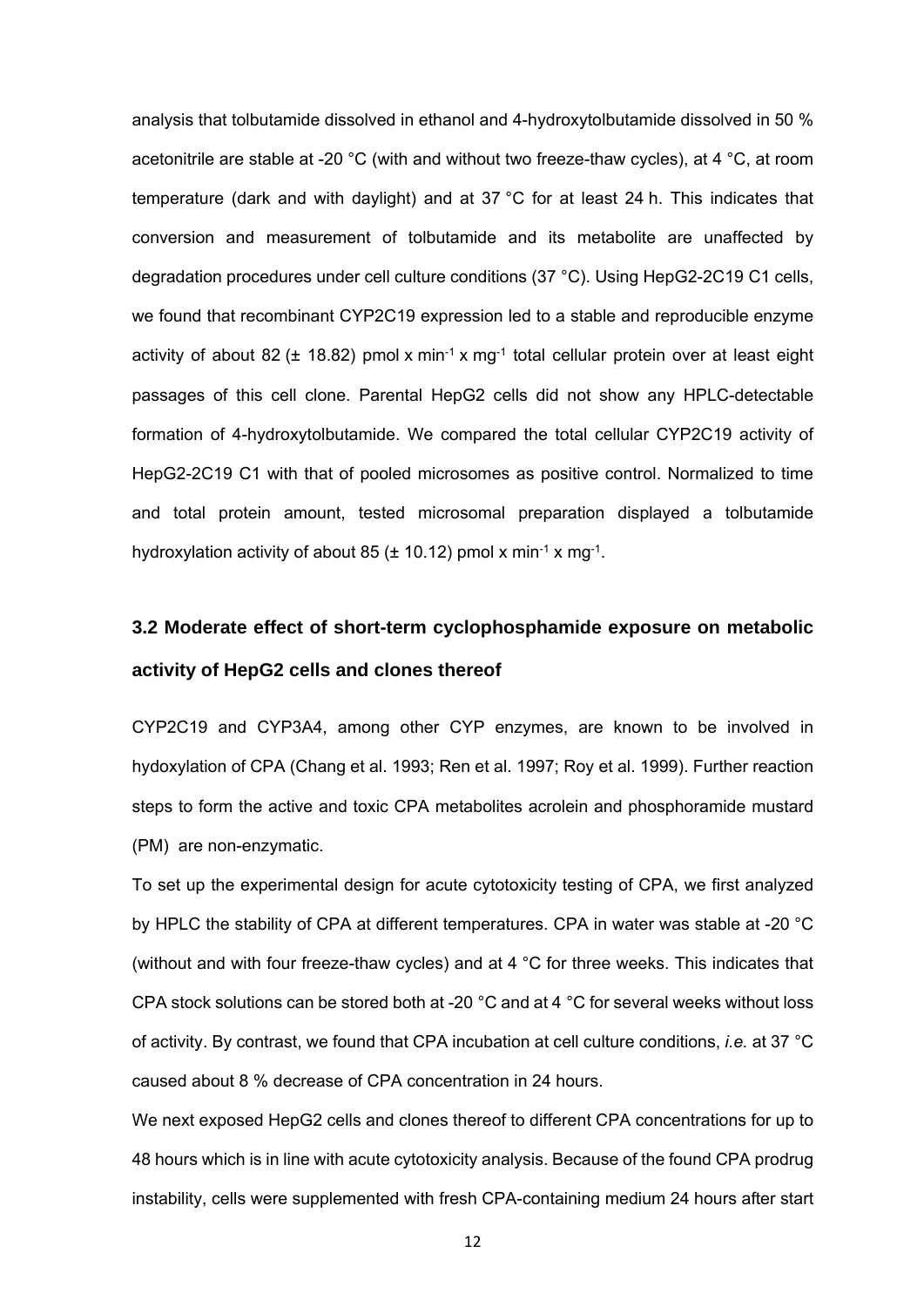analysis that tolbutamide dissolved in ethanol and 4-hydroxytolbutamide dissolved in 50 % acetonitrile are stable at -20 °C (with and without two freeze-thaw cycles), at 4 °C, at room temperature (dark and with daylight) and at 37 °C for at least 24 h. This indicates that conversion and measurement of tolbutamide and its metabolite are unaffected by degradation procedures under cell culture conditions (37 °C). Using HepG2-2C19 C1 cells, we found that recombinant CYP2C19 expression led to a stable and reproducible enzyme activity of about 82 ( $\pm$  18.82) pmol x min<sup>-1</sup> x mg<sup>-1</sup> total cellular protein over at least eight passages of this cell clone. Parental HepG2 cells did not show any HPLC-detectable formation of 4-hydroxytolbutamide. We compared the total cellular CYP2C19 activity of HepG2-2C19 C1 with that of pooled microsomes as positive control. Normalized to time and total protein amount, tested microsomal preparation displayed a tolbutamide hydroxylation activity of about 85 ( $\pm$  10.12) pmol x min<sup>-1</sup> x mg<sup>-1</sup>.

# **3.2 Moderate effect of short-term cyclophosphamide exposure on metabolic activity of HepG2 cells and clones thereof**

CYP2C19 and CYP3A4, among other CYP enzymes, are known to be involved in hydoxylation of CPA (Chang et al. 1993; Ren et al. 1997; Roy et al. 1999). Further reaction steps to form the active and toxic CPA metabolites acrolein and phosphoramide mustard (PM) are non-enzymatic.

To set up the experimental design for acute cytotoxicity testing of CPA, we first analyzed by HPLC the stability of CPA at different temperatures. CPA in water was stable at -20 °C (without and with four freeze-thaw cycles) and at 4 °C for three weeks. This indicates that CPA stock solutions can be stored both at -20  $^{\circ}$ C and at 4  $^{\circ}$ C for several weeks without loss of activity. By contrast, we found that CPA incubation at cell culture conditions, *i.e.* at 37 °C caused about 8 % decrease of CPA concentration in 24 hours.

We next exposed HepG2 cells and clones thereof to different CPA concentrations for up to 48 hours which is in line with acute cytotoxicity analysis. Because of the found CPA prodrug instability, cells were supplemented with fresh CPA-containing medium 24 hours after start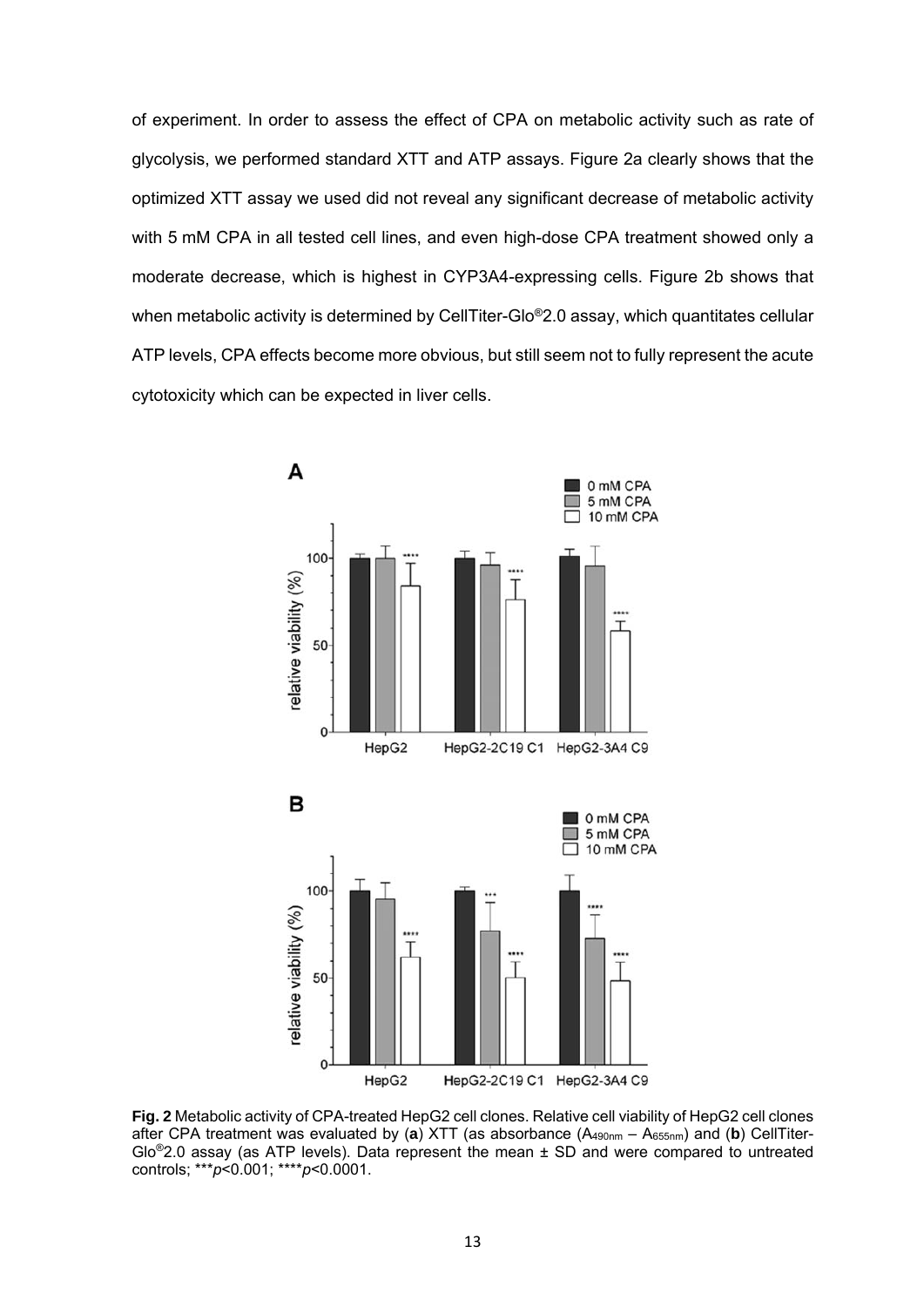of experiment. In order to assess the effect of CPA on metabolic activity such as rate of glycolysis, we performed standard XTT and ATP assays. Figure 2a clearly shows that the optimized XTT assay we used did not reveal any significant decrease of metabolic activity with 5 mM CPA in all tested cell lines, and even high-dose CPA treatment showed only a moderate decrease, which is highest in CYP3A4-expressing cells. Figure 2b shows that when metabolic activity is determined by CellTiter-Glo®2.0 assay, which quantitates cellular ATP levels, CPA effects become more obvious, but still seem not to fully represent the acute cytotoxicity which can be expected in liver cells.



**Fig. 2** Metabolic activity of CPA-treated HepG2 cell clones. Relative cell viability of HepG2 cell clones after CPA treatment was evaluated by (**a**) XTT (as absorbance (A490nm – A655nm) and (**b**) CellTiter-Glo<sup>®</sup>2.0 assay (as ATP levels). Data represent the mean  $\pm$  SD and were compared to untreated controls; \*\*\**p*<0.001; \*\*\*\**p*<0.0001.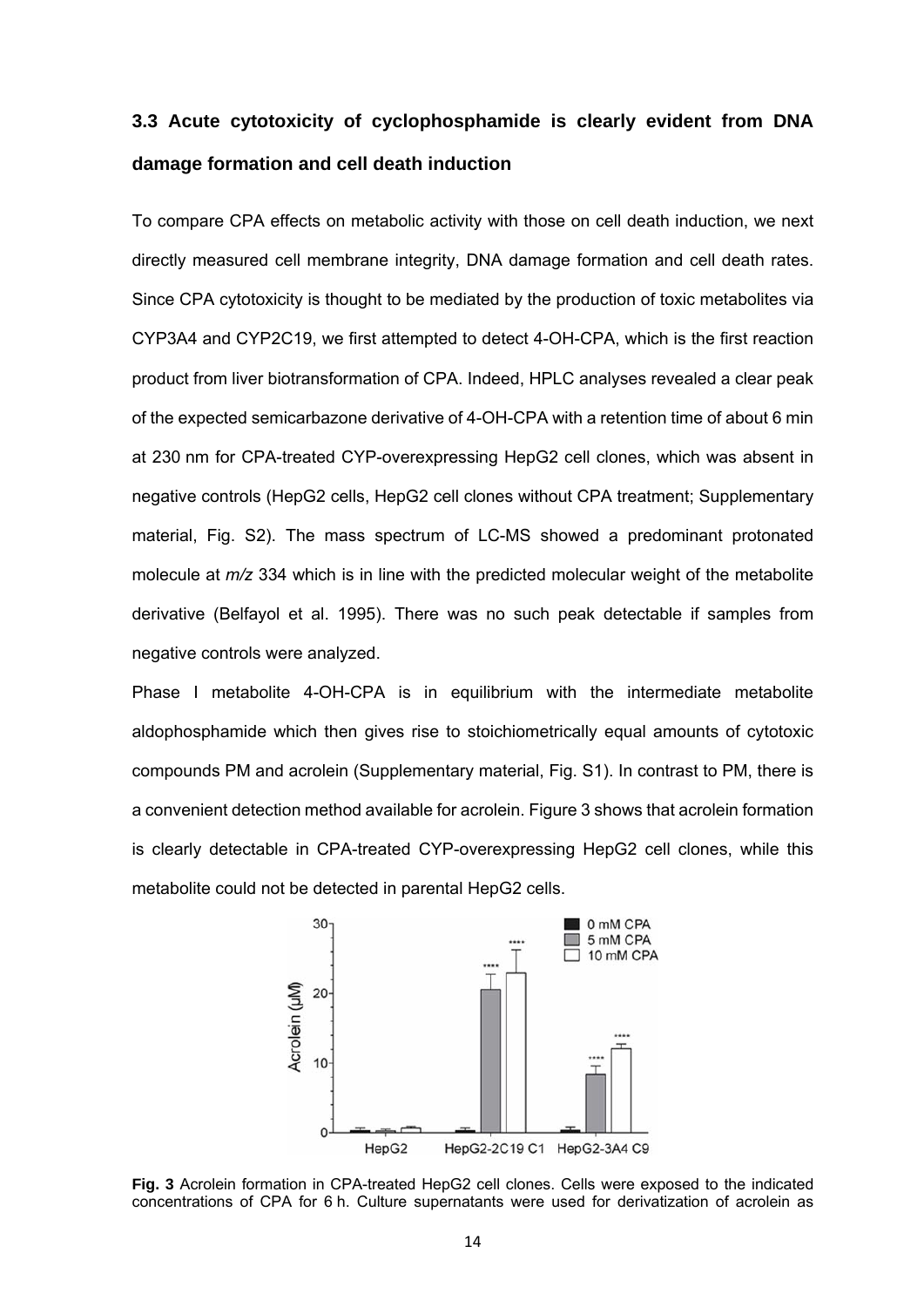# **3.3 Acute cytotoxicity of cyclophosphamide is clearly evident from DNA damage formation and cell death induction**

To compare CPA effects on metabolic activity with those on cell death induction, we next directly measured cell membrane integrity, DNA damage formation and cell death rates. Since CPA cytotoxicity is thought to be mediated by the production of toxic metabolites via CYP3A4 and CYP2C19, we first attempted to detect 4-OH-CPA, which is the first reaction product from liver biotransformation of CPA. Indeed, HPLC analyses revealed a clear peak of the expected semicarbazone derivative of 4-OH-CPA with a retention time of about 6 min at 230 nm for CPA-treated CYP-overexpressing HepG2 cell clones, which was absent in negative controls (HepG2 cells, HepG2 cell clones without CPA treatment; Supplementary material, Fig. S2). The mass spectrum of LC-MS showed a predominant protonated molecule at *m/z* 334 which is in line with the predicted molecular weight of the metabolite derivative (Belfayol et al. 1995). There was no such peak detectable if samples from negative controls were analyzed.

Phase I metabolite 4-OH-CPA is in equilibrium with the intermediate metabolite aldophosphamide which then gives rise to stoichiometrically equal amounts of cytotoxic compounds PM and acrolein (Supplementary material, Fig. S1). In contrast to PM, there is a convenient detection method available for acrolein. Figure 3 shows that acrolein formation is clearly detectable in CPA-treated CYP-overexpressing HepG2 cell clones, while this metabolite could not be detected in parental HepG2 cells.



**Fig. 3** Acrolein formation in CPA-treated HepG2 cell clones. Cells were exposed to the indicated concentrations of CPA for 6 h. Culture supernatants were used for derivatization of acrolein as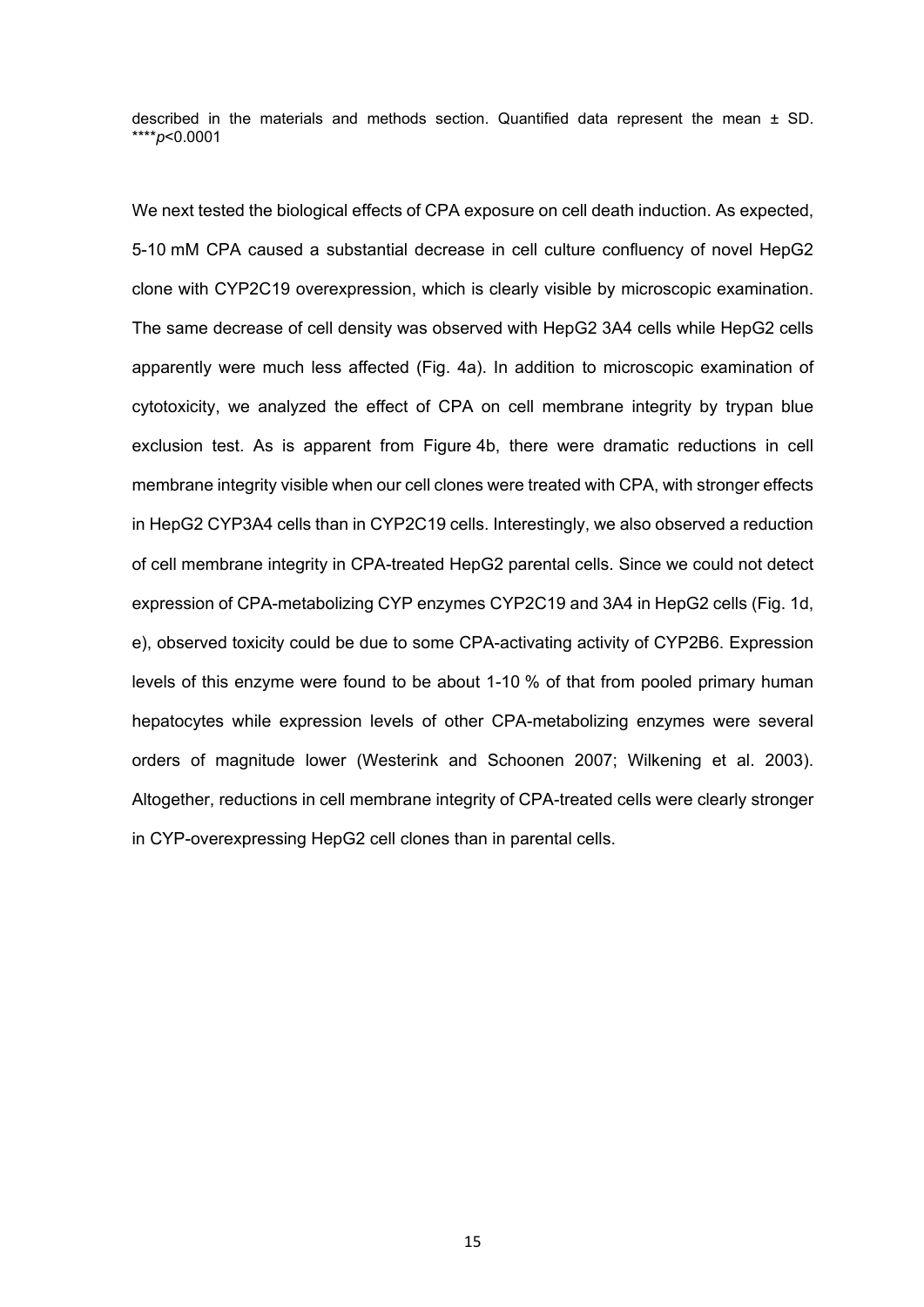described in the materials and methods section. Quantified data represent the mean  $\pm$  SD. \*\*\*\**p*<0.0001

We next tested the biological effects of CPA exposure on cell death induction. As expected, 5-10 mM CPA caused a substantial decrease in cell culture confluency of novel HepG2 clone with CYP2C19 overexpression, which is clearly visible by microscopic examination. The same decrease of cell density was observed with HepG2 3A4 cells while HepG2 cells apparently were much less affected (Fig. 4a). In addition to microscopic examination of cytotoxicity, we analyzed the effect of CPA on cell membrane integrity by trypan blue exclusion test. As is apparent from Figure 4b, there were dramatic reductions in cell membrane integrity visible when our cell clones were treated with CPA, with stronger effects in HepG2 CYP3A4 cells than in CYP2C19 cells. Interestingly, we also observed a reduction of cell membrane integrity in CPA-treated HepG2 parental cells. Since we could not detect expression of CPA-metabolizing CYP enzymes CYP2C19 and 3A4 in HepG2 cells (Fig. 1d, e), observed toxicity could be due to some CPA-activating activity of CYP2B6. Expression levels of this enzyme were found to be about 1-10 % of that from pooled primary human hepatocytes while expression levels of other CPA-metabolizing enzymes were several orders of magnitude lower (Westerink and Schoonen 2007; Wilkening et al. 2003). Altogether, reductions in cell membrane integrity of CPA-treated cells were clearly stronger in CYP-overexpressing HepG2 cell clones than in parental cells.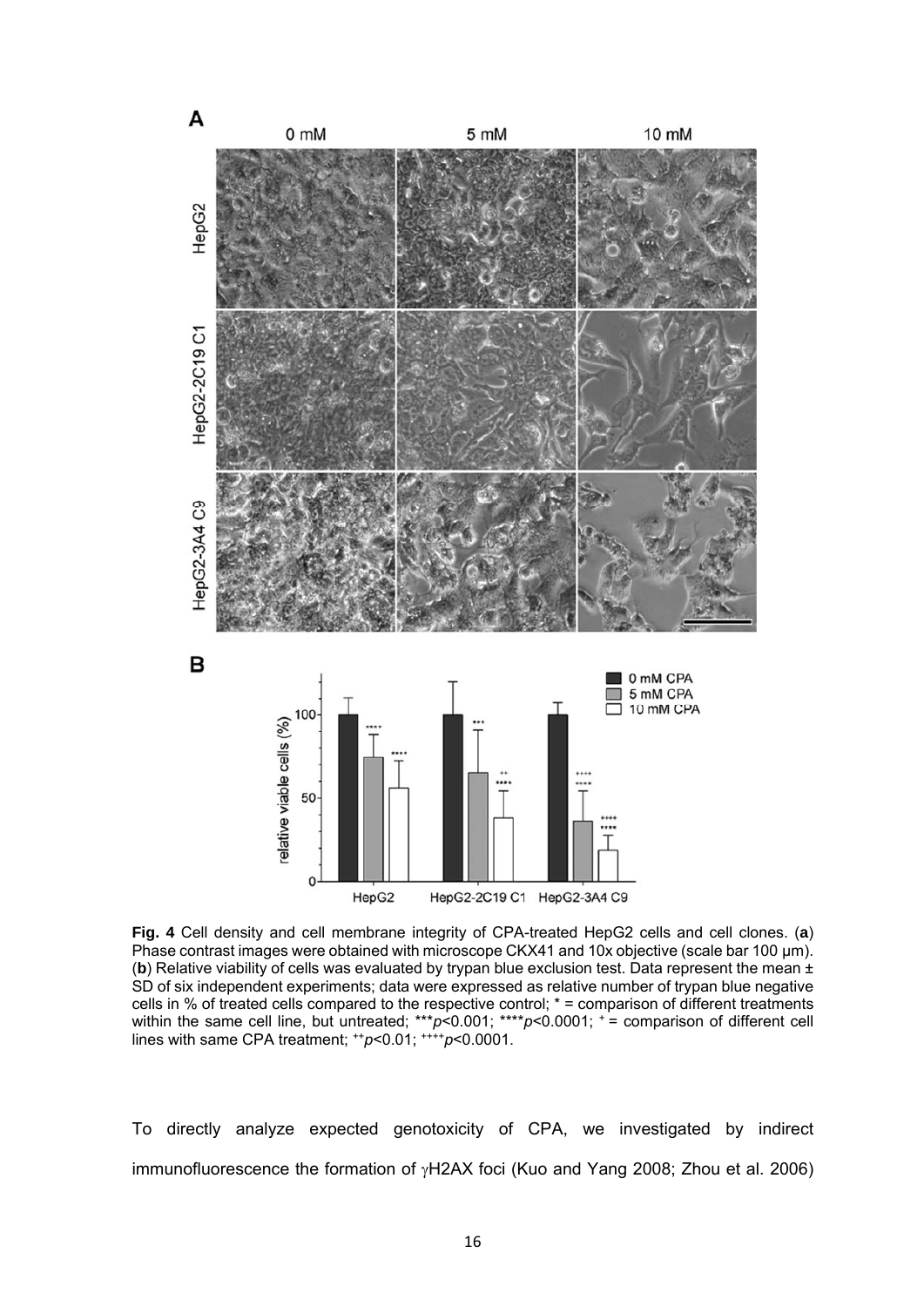

**Fig. 4** Cell density and cell membrane integrity of CPA-treated HepG2 cells and cell clones. (**a**) Phase contrast images were obtained with microscope CKX41 and 10x objective (scale bar 100 µm). (**b**) Relative viability of cells was evaluated by trypan blue exclusion test. Data represent the mean ± SD of six independent experiments; data were expressed as relative number of trypan blue negative cells in % of treated cells compared to the respective control; \* = comparison of different treatments within the same cell line, but untreated; \*\*\*p<0.001; \*\*\*\*p<0.0001;  $^+$  = comparison of different cell lines with same CPA treatment; ++*p*<0.01; ++++*p*<0.0001.

To directly analyze expected genotoxicity of CPA, we investigated by indirect immunofluorescence the formation of  $\gamma$ H2AX foci (Kuo and Yang 2008; Zhou et al. 2006)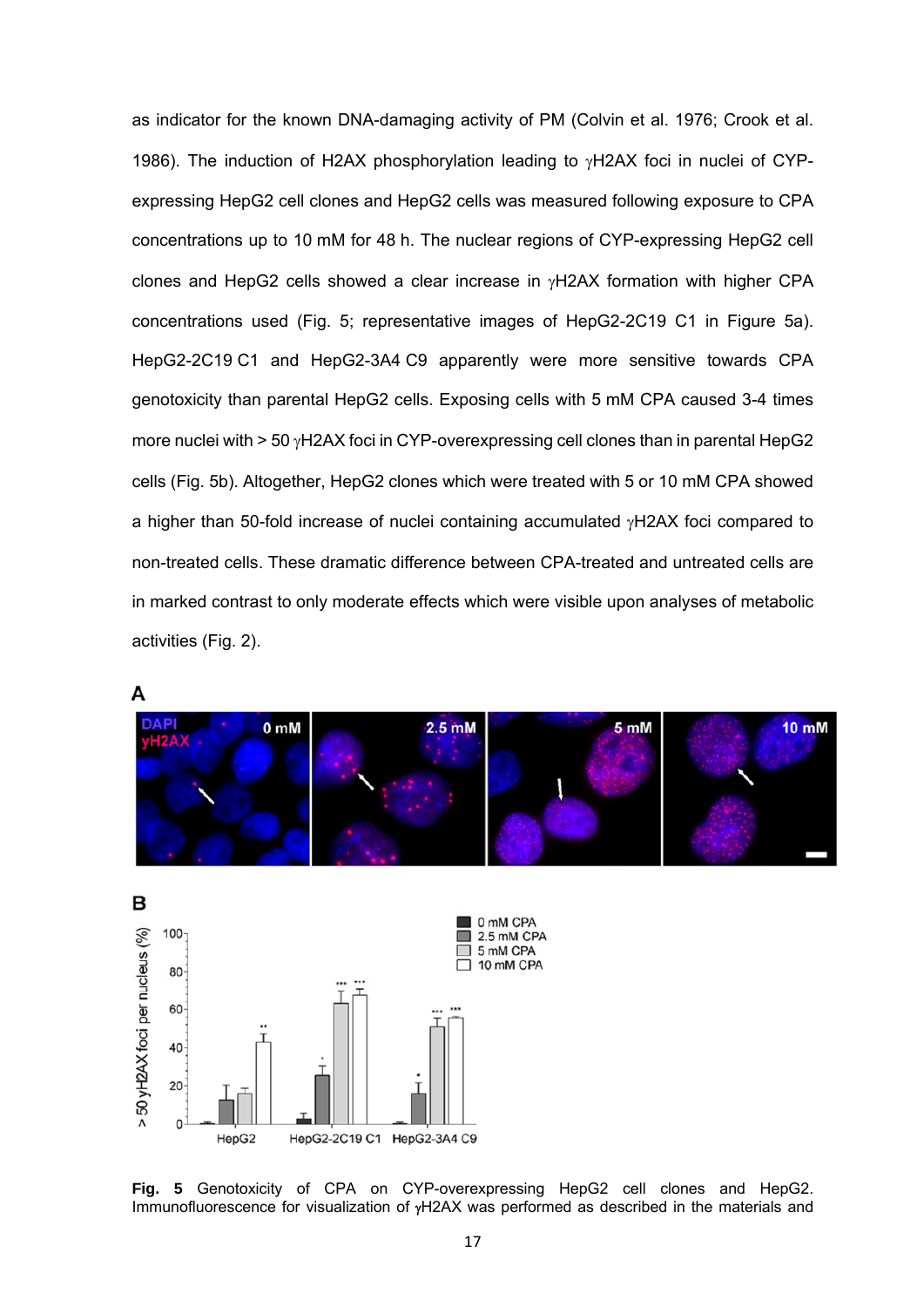as indicator for the known DNA-damaging activity of PM (Colvin et al. 1976; Crook et al. 1986). The induction of H2AX phosphorylation leading to  $\gamma$ H2AX foci in nuclei of CYPexpressing HepG2 cell clones and HepG2 cells was measured following exposure to CPA concentrations up to 10 mM for 48 h. The nuclear regions of CYP-expressing HepG2 cell clones and HepG2 cells showed a clear increase in  $vH2AX$  formation with higher CPA concentrations used (Fig. 5; representative images of HepG2-2C19 C1 in Figure 5a). HepG2-2C19 C1 and HepG2-3A4 C9 apparently were more sensitive towards CPA genotoxicity than parental HepG2 cells. Exposing cells with 5 mM CPA caused 3-4 times more nuclei with  $> 50$   $\gamma$ H2AX foci in CYP-overexpressing cell clones than in parental HepG2 cells (Fig. 5b). Altogether, HepG2 clones which were treated with 5 or 10 mM CPA showed a higher than 50-fold increase of nuclei containing accumulated  $\gamma$ H2AX foci compared to non-treated cells. These dramatic difference between CPA-treated and untreated cells are in marked contrast to only moderate effects which were visible upon analyses of metabolic activities (Fig. 2).



A

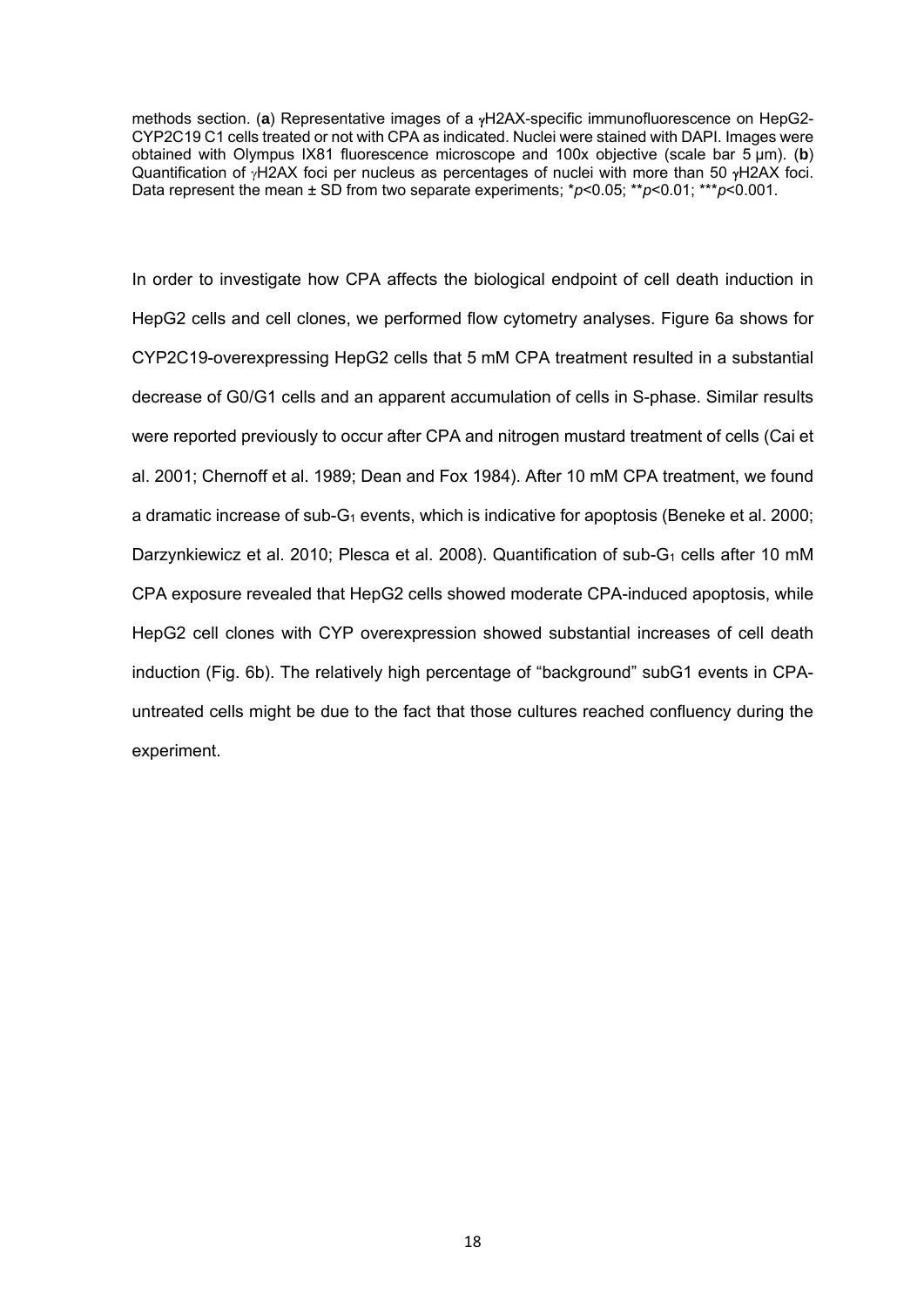methods section. (a) Representative images of a <sub>Y</sub>H2AX-specific immunofluorescence on HepG2-CYP2C19 C1 cells treated or not with CPA as indicated. Nuclei were stained with DAPI. Images were obtained with Olympus IX81 fluorescence microscope and 100x objective (scale bar 5 µm). (**b**) Quantification of  $\gamma$ H2AX foci per nucleus as percentages of nuclei with more than 50  $\gamma$ H2AX foci. Data represent the mean ± SD from two separate experiments; \**p*<0.05; \*\**p*<0.01; \*\*\**p*<0.001.

In order to investigate how CPA affects the biological endpoint of cell death induction in HepG2 cells and cell clones, we performed flow cytometry analyses. Figure 6a shows for CYP2C19-overexpressing HepG2 cells that 5 mM CPA treatment resulted in a substantial decrease of G0/G1 cells and an apparent accumulation of cells in S-phase. Similar results were reported previously to occur after CPA and nitrogen mustard treatment of cells (Cai et al. 2001; Chernoff et al. 1989; Dean and Fox 1984). After 10 mM CPA treatment, we found a dramatic increase of sub- $G_1$  events, which is indicative for apoptosis (Beneke et al. 2000; Darzynkiewicz et al. 2010; Plesca et al. 2008). Quantification of sub- $G_1$  cells after 10 mM CPA exposure revealed that HepG2 cells showed moderate CPA-induced apoptosis, while HepG2 cell clones with CYP overexpression showed substantial increases of cell death induction (Fig. 6b). The relatively high percentage of "background" subG1 events in CPAuntreated cells might be due to the fact that those cultures reached confluency during the experiment.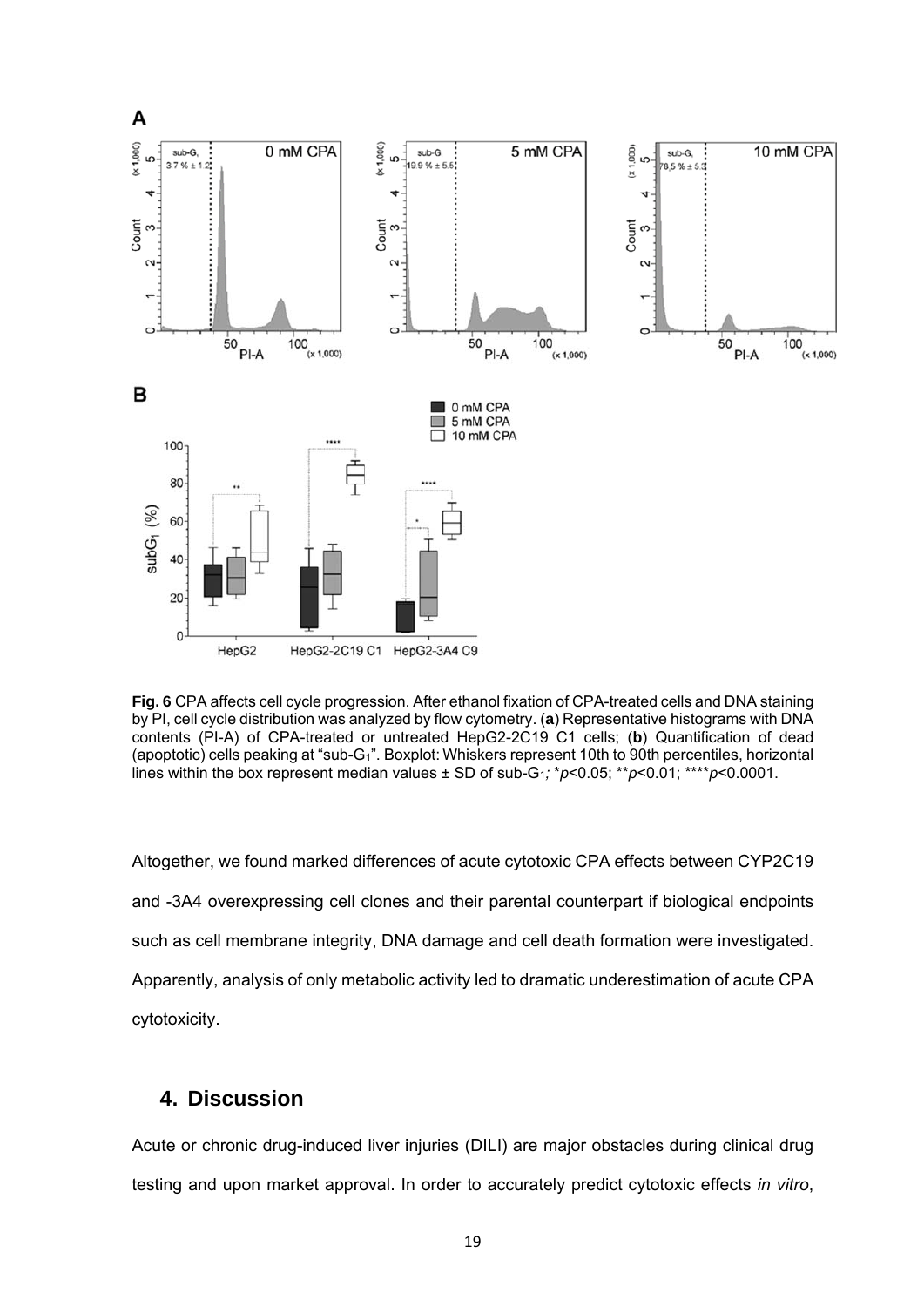

**Fig. 6** CPA affects cell cycle progression. After ethanol fixation of CPA-treated cells and DNA staining by PI, cell cycle distribution was analyzed by flow cytometry. (**a**) Representative histograms with DNA contents (PI-A) of CPA-treated or untreated HepG2-2C19 C1 cells; (**b**) Quantification of dead (apoptotic) cells peaking at "sub-G1". Boxplot: Whiskers represent 10th to 90th percentiles, horizontal lines within the box represent median values ± SD of sub-G1*;* \**p*<0.05; \*\**p*<0.01; \*\*\*\**p*<0.0001.

Altogether, we found marked differences of acute cytotoxic CPA effects between CYP2C19 and -3A4 overexpressing cell clones and their parental counterpart if biological endpoints such as cell membrane integrity, DNA damage and cell death formation were investigated. Apparently, analysis of only metabolic activity led to dramatic underestimation of acute CPA cytotoxicity.

## **4. Discussion**

Acute or chronic drug-induced liver injuries (DILI) are major obstacles during clinical drug testing and upon market approval. In order to accurately predict cytotoxic effects *in vitro*,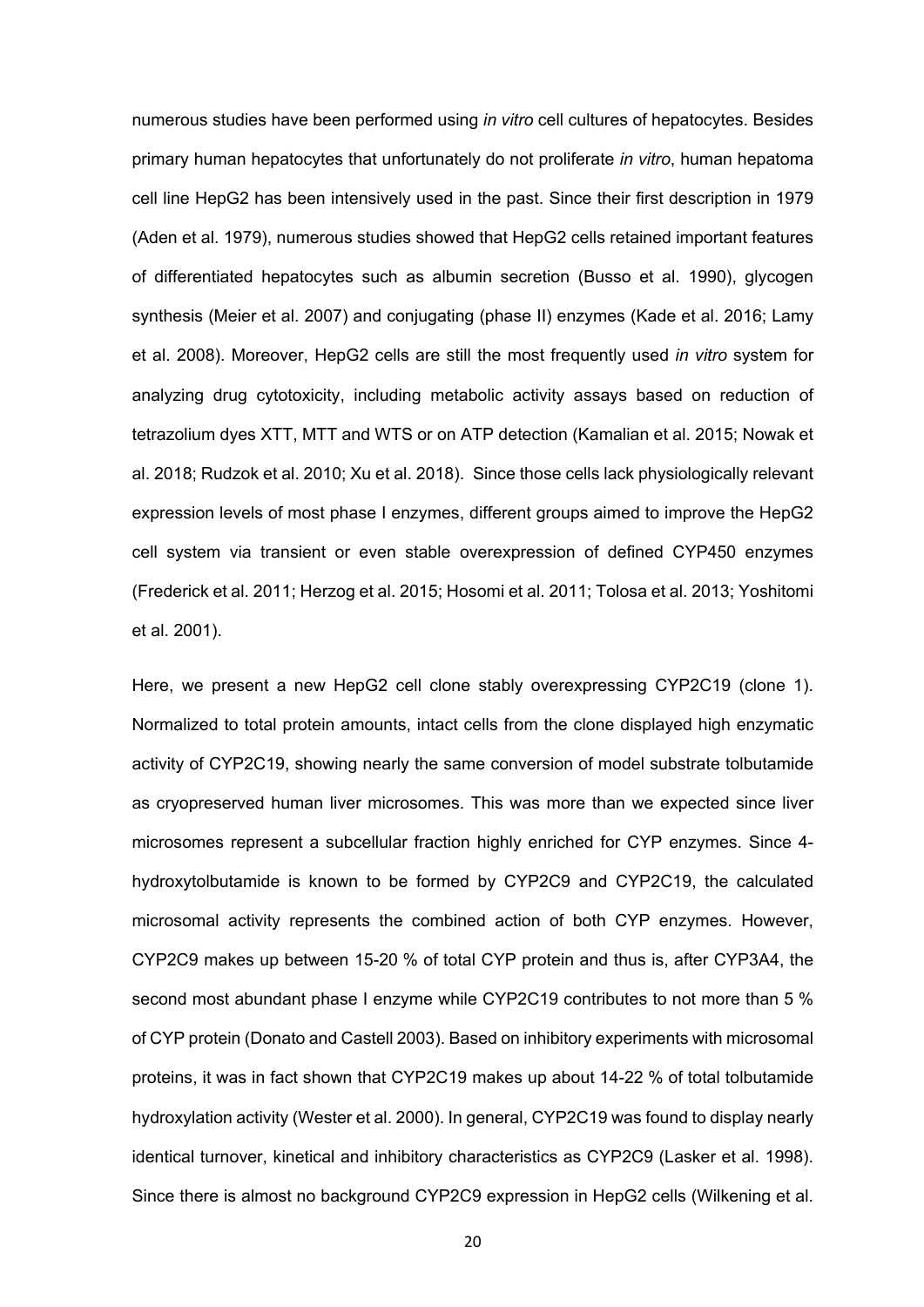numerous studies have been performed using *in vitro* cell cultures of hepatocytes. Besides primary human hepatocytes that unfortunately do not proliferate *in vitro*, human hepatoma cell line HepG2 has been intensively used in the past. Since their first description in 1979 (Aden et al. 1979), numerous studies showed that HepG2 cells retained important features of differentiated hepatocytes such as albumin secretion (Busso et al. 1990), glycogen synthesis (Meier et al. 2007) and conjugating (phase II) enzymes (Kade et al. 2016; Lamy et al. 2008). Moreover, HepG2 cells are still the most frequently used *in vitro* system for analyzing drug cytotoxicity, including metabolic activity assays based on reduction of tetrazolium dyes XTT, MTT and WTS or on ATP detection (Kamalian et al. 2015; Nowak et al. 2018; Rudzok et al. 2010; Xu et al. 2018). Since those cells lack physiologically relevant expression levels of most phase I enzymes, different groups aimed to improve the HepG2 cell system via transient or even stable overexpression of defined CYP450 enzymes (Frederick et al. 2011; Herzog et al. 2015; Hosomi et al. 2011; Tolosa et al. 2013; Yoshitomi et al. 2001).

Here, we present a new HepG2 cell clone stably overexpressing CYP2C19 (clone 1). Normalized to total protein amounts, intact cells from the clone displayed high enzymatic activity of CYP2C19, showing nearly the same conversion of model substrate tolbutamide as cryopreserved human liver microsomes. This was more than we expected since liver microsomes represent a subcellular fraction highly enriched for CYP enzymes. Since 4 hydroxytolbutamide is known to be formed by CYP2C9 and CYP2C19, the calculated microsomal activity represents the combined action of both CYP enzymes. However, CYP2C9 makes up between 15-20 % of total CYP protein and thus is, after CYP3A4, the second most abundant phase I enzyme while CYP2C19 contributes to not more than 5 % of CYP protein (Donato and Castell 2003). Based on inhibitory experiments with microsomal proteins, it was in fact shown that CYP2C19 makes up about 14-22 % of total tolbutamide hydroxylation activity (Wester et al. 2000). In general, CYP2C19 was found to display nearly identical turnover, kinetical and inhibitory characteristics as CYP2C9 (Lasker et al. 1998). Since there is almost no background CYP2C9 expression in HepG2 cells (Wilkening et al.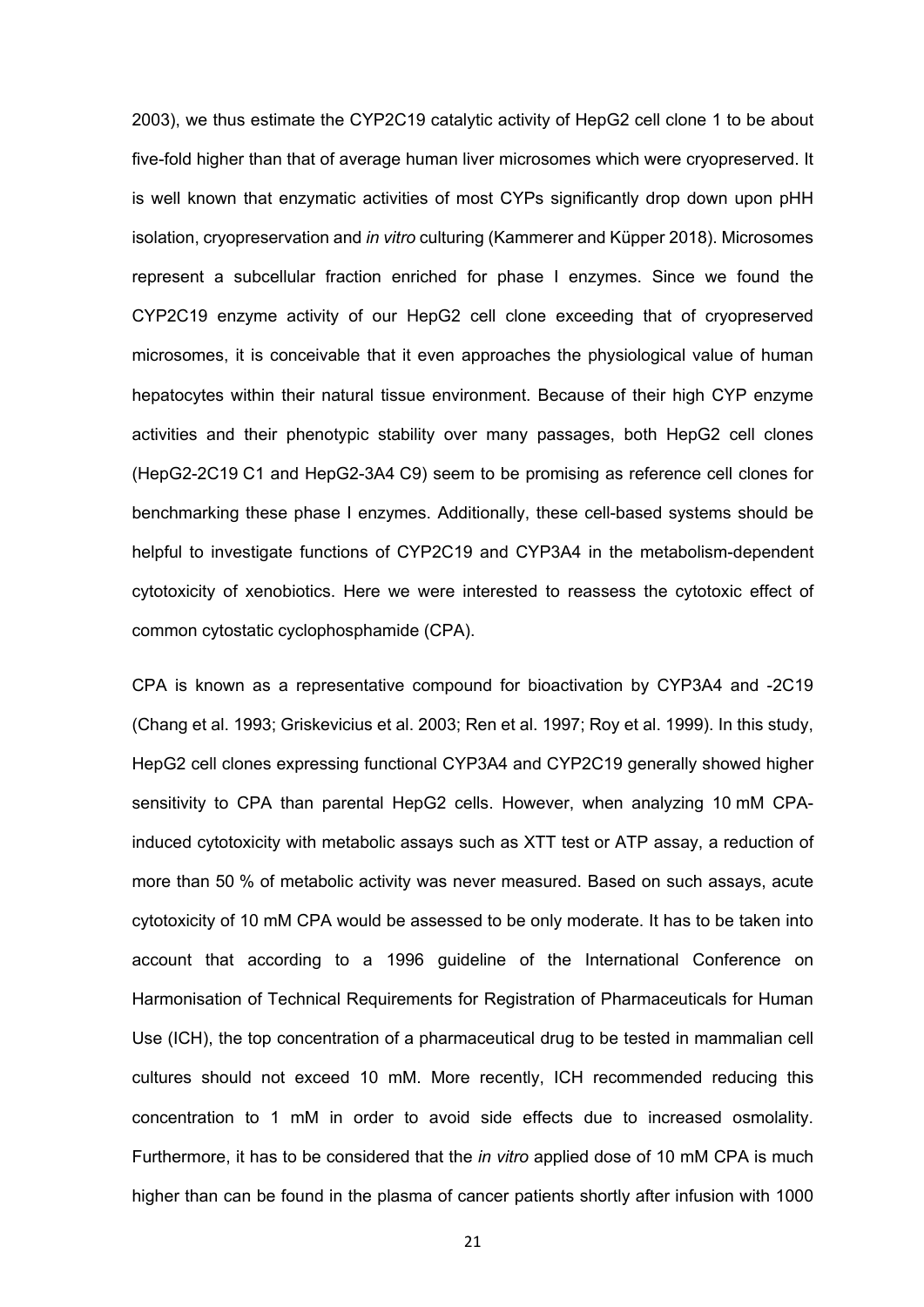2003), we thus estimate the CYP2C19 catalytic activity of HepG2 cell clone 1 to be about five-fold higher than that of average human liver microsomes which were cryopreserved. It is well known that enzymatic activities of most CYPs significantly drop down upon pHH isolation, cryopreservation and *in vitro* culturing (Kammerer and Küpper 2018). Microsomes represent a subcellular fraction enriched for phase I enzymes. Since we found the CYP2C19 enzyme activity of our HepG2 cell clone exceeding that of cryopreserved microsomes, it is conceivable that it even approaches the physiological value of human hepatocytes within their natural tissue environment. Because of their high CYP enzyme activities and their phenotypic stability over many passages, both HepG2 cell clones (HepG2-2C19 C1 and HepG2-3A4 C9) seem to be promising as reference cell clones for benchmarking these phase I enzymes. Additionally, these cell-based systems should be helpful to investigate functions of CYP2C19 and CYP3A4 in the metabolism-dependent cytotoxicity of xenobiotics. Here we were interested to reassess the cytotoxic effect of common cytostatic cyclophosphamide (CPA).

CPA is known as a representative compound for bioactivation by CYP3A4 and -2C19 (Chang et al. 1993; Griskevicius et al. 2003; Ren et al. 1997; Roy et al. 1999). In this study, HepG2 cell clones expressing functional CYP3A4 and CYP2C19 generally showed higher sensitivity to CPA than parental HepG2 cells. However, when analyzing 10 mM CPAinduced cytotoxicity with metabolic assays such as XTT test or ATP assay, a reduction of more than 50 % of metabolic activity was never measured. Based on such assays, acute cytotoxicity of 10 mM CPA would be assessed to be only moderate. It has to be taken into account that according to a 1996 guideline of the International Conference on Harmonisation of Technical Requirements for Registration of Pharmaceuticals for Human Use (ICH), the top concentration of a pharmaceutical drug to be tested in mammalian cell cultures should not exceed 10 mM. More recently, ICH recommended reducing this concentration to 1 mM in order to avoid side effects due to increased osmolality. Furthermore, it has to be considered that the *in vitro* applied dose of 10 mM CPA is much higher than can be found in the plasma of cancer patients shortly after infusion with 1000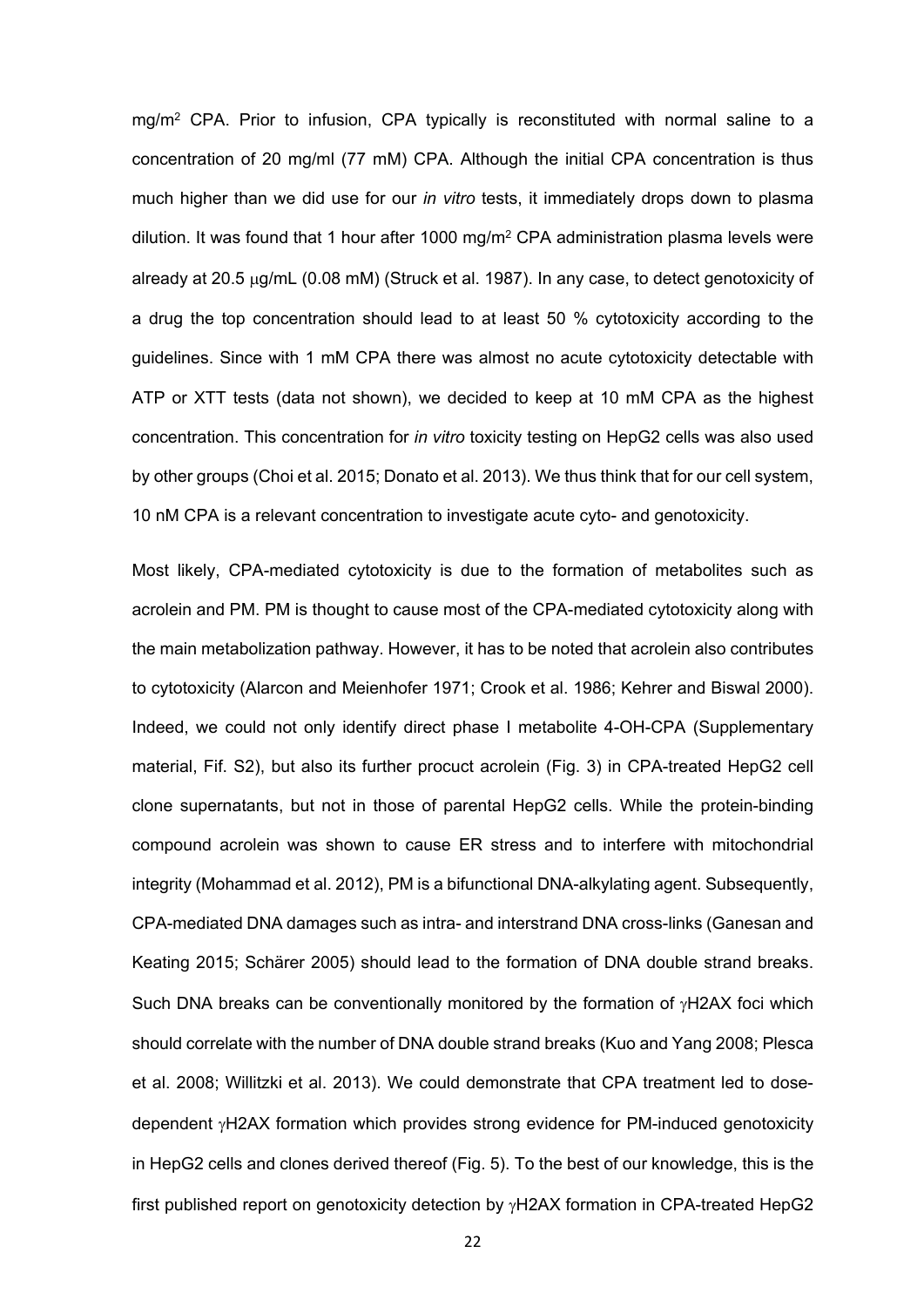mg/m<sup>2</sup> CPA. Prior to infusion, CPA typically is reconstituted with normal saline to a concentration of 20 mg/ml (77 mM) CPA. Although the initial CPA concentration is thus much higher than we did use for our *in vitro* tests, it immediately drops down to plasma dilution. It was found that 1 hour after 1000 mg/m<sup>2</sup> CPA administration plasma levels were already at 20.5  $\mu$ g/mL (0.08 mM) (Struck et al. 1987). In any case, to detect genotoxicity of a drug the top concentration should lead to at least 50 % cytotoxicity according to the guidelines. Since with 1 mM CPA there was almost no acute cytotoxicity detectable with ATP or XTT tests (data not shown), we decided to keep at 10 mM CPA as the highest concentration. This concentration for *in vitro* toxicity testing on HepG2 cells was also used by other groups (Choi et al. 2015; Donato et al. 2013). We thus think that for our cell system, 10 nM CPA is a relevant concentration to investigate acute cyto- and genotoxicity.

Most likely, CPA-mediated cytotoxicity is due to the formation of metabolites such as acrolein and PM. PM is thought to cause most of the CPA-mediated cytotoxicity along with the main metabolization pathway. However, it has to be noted that acrolein also contributes to cytotoxicity (Alarcon and Meienhofer 1971; Crook et al. 1986; Kehrer and Biswal 2000). Indeed, we could not only identify direct phase I metabolite 4-OH-CPA (Supplementary material, Fif. S2), but also its further procuct acrolein (Fig. 3) in CPA-treated HepG2 cell clone supernatants, but not in those of parental HepG2 cells. While the protein-binding compound acrolein was shown to cause ER stress and to interfere with mitochondrial integrity (Mohammad et al. 2012), PM is a bifunctional DNA-alkylating agent. Subsequently, CPA-mediated DNA damages such as intra- and interstrand DNA cross-links (Ganesan and Keating 2015; Schärer 2005) should lead to the formation of DNA double strand breaks. Such DNA breaks can be conventionally monitored by the formation of  $\gamma$ H2AX foci which should correlate with the number of DNA double strand breaks (Kuo and Yang 2008; Plesca et al. 2008; Willitzki et al. 2013). We could demonstrate that CPA treatment led to dosedependent  $y$ H2AX formation which provides strong evidence for PM-induced genotoxicity in HepG2 cells and clones derived thereof (Fig. 5). To the best of our knowledge, this is the first published report on genotoxicity detection by  $\gamma$ H2AX formation in CPA-treated HepG2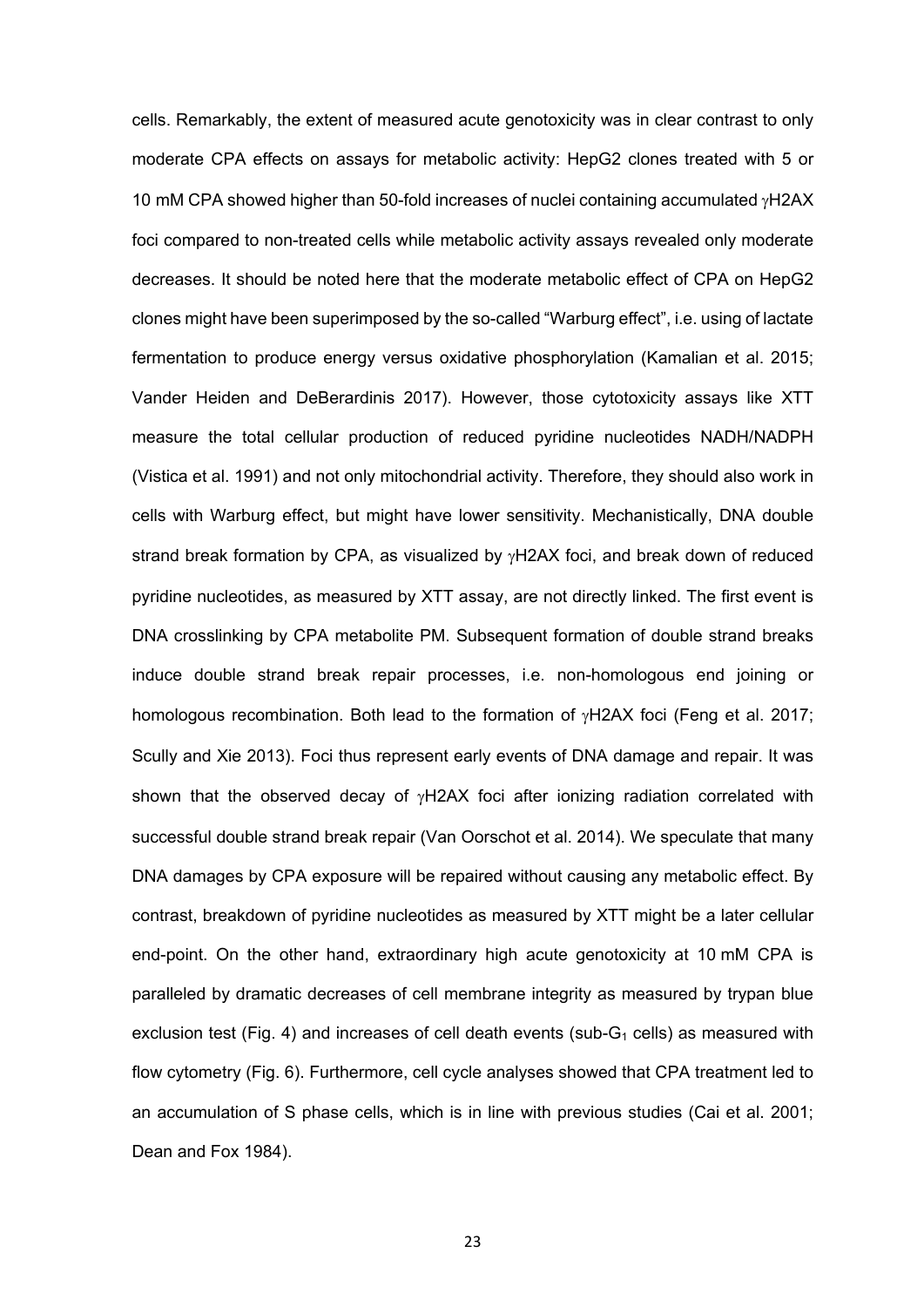cells. Remarkably, the extent of measured acute genotoxicity was in clear contrast to only moderate CPA effects on assays for metabolic activity: HepG2 clones treated with 5 or 10 mM CPA showed higher than 50-fold increases of nuclei containing accumulated  $\gamma$ H2AX foci compared to non-treated cells while metabolic activity assays revealed only moderate decreases. It should be noted here that the moderate metabolic effect of CPA on HepG2 clones might have been superimposed by the so-called "Warburg effect", i.e. using of lactate fermentation to produce energy versus oxidative phosphorylation (Kamalian et al. 2015; Vander Heiden and DeBerardinis 2017). However, those cytotoxicity assays like XTT measure the total cellular production of reduced pyridine nucleotides NADH/NADPH (Vistica et al. 1991) and not only mitochondrial activity. Therefore, they should also work in cells with Warburg effect, but might have lower sensitivity. Mechanistically, DNA double strand break formation by CPA, as visualized by  $\gamma$ H2AX foci, and break down of reduced pyridine nucleotides, as measured by XTT assay, are not directly linked. The first event is DNA crosslinking by CPA metabolite PM. Subsequent formation of double strand breaks induce double strand break repair processes, i.e. non-homologous end joining or homologous recombination. Both lead to the formation of  $\gamma$ H2AX foci (Feng et al. 2017; Scully and Xie 2013). Foci thus represent early events of DNA damage and repair. It was shown that the observed decay of  $\gamma$ H2AX foci after ionizing radiation correlated with successful double strand break repair (Van Oorschot et al. 2014). We speculate that many DNA damages by CPA exposure will be repaired without causing any metabolic effect. By contrast, breakdown of pyridine nucleotides as measured by XTT might be a later cellular end-point. On the other hand, extraordinary high acute genotoxicity at 10 mM CPA is paralleled by dramatic decreases of cell membrane integrity as measured by trypan blue exclusion test (Fig. 4) and increases of cell death events (sub- $G_1$  cells) as measured with flow cytometry (Fig. 6). Furthermore, cell cycle analyses showed that CPA treatment led to an accumulation of S phase cells, which is in line with previous studies (Cai et al. 2001; Dean and Fox 1984).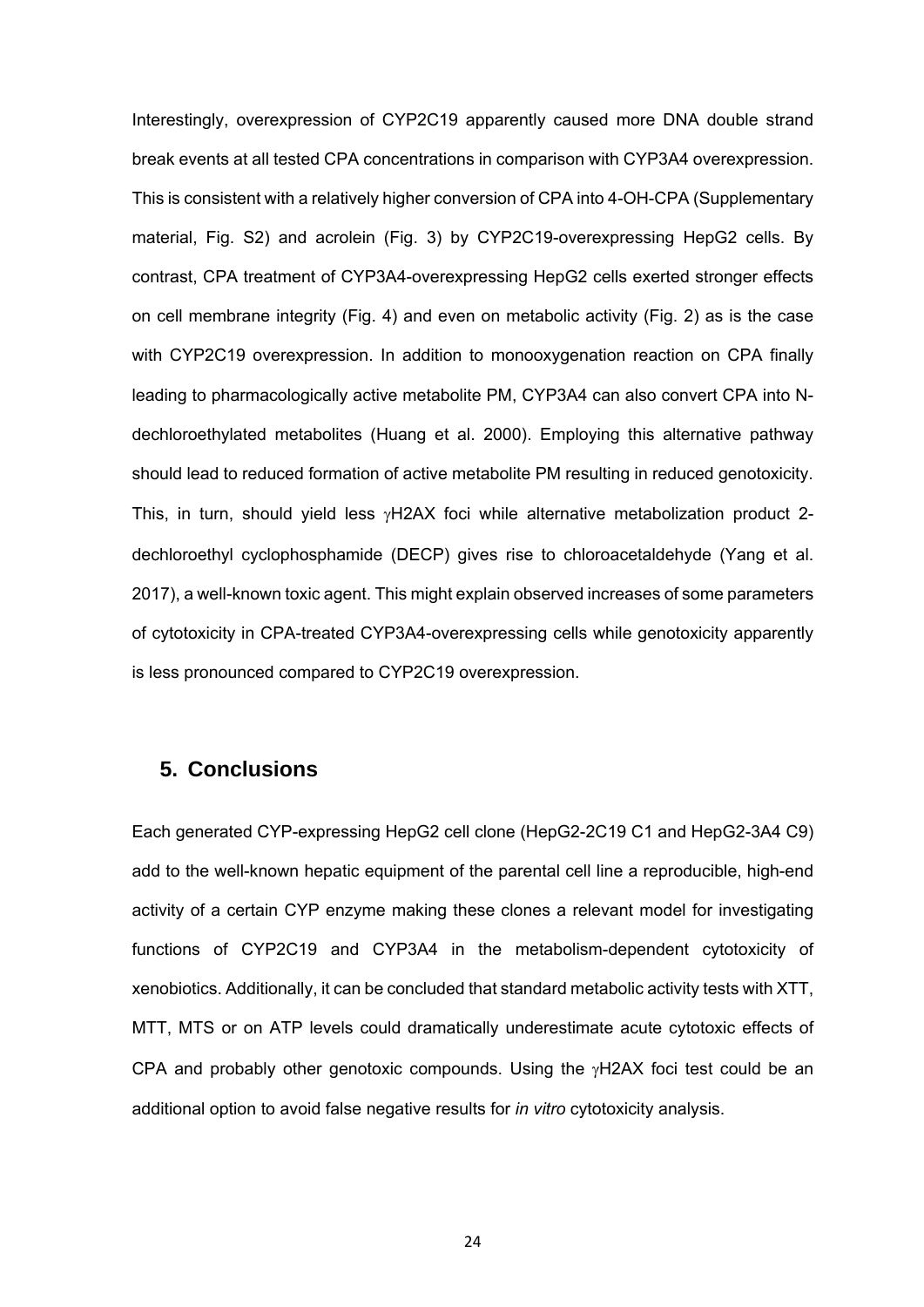Interestingly, overexpression of CYP2C19 apparently caused more DNA double strand break events at all tested CPA concentrations in comparison with CYP3A4 overexpression. This is consistent with a relatively higher conversion of CPA into 4-OH-CPA (Supplementary material, Fig. S2) and acrolein (Fig. 3) by CYP2C19-overexpressing HepG2 cells. By contrast, CPA treatment of CYP3A4-overexpressing HepG2 cells exerted stronger effects on cell membrane integrity (Fig. 4) and even on metabolic activity (Fig. 2) as is the case with CYP2C19 overexpression. In addition to monooxygenation reaction on CPA finally leading to pharmacologically active metabolite PM, CYP3A4 can also convert CPA into Ndechloroethylated metabolites (Huang et al. 2000). Employing this alternative pathway should lead to reduced formation of active metabolite PM resulting in reduced genotoxicity. This, in turn, should yield less  $yH2AX$  foci while alternative metabolization product 2dechloroethyl cyclophosphamide (DECP) gives rise to chloroacetaldehyde (Yang et al. 2017), a well-known toxic agent. This might explain observed increases of some parameters of cytotoxicity in CPA-treated CYP3A4-overexpressing cells while genotoxicity apparently is less pronounced compared to CYP2C19 overexpression.

### **5. Conclusions**

Each generated CYP-expressing HepG2 cell clone (HepG2-2C19 C1 and HepG2-3A4 C9) add to the well-known hepatic equipment of the parental cell line a reproducible, high-end activity of a certain CYP enzyme making these clones a relevant model for investigating functions of CYP2C19 and CYP3A4 in the metabolism-dependent cytotoxicity of xenobiotics. Additionally, it can be concluded that standard metabolic activity tests with XTT, MTT, MTS or on ATP levels could dramatically underestimate acute cytotoxic effects of CPA and probably other genotoxic compounds. Using the  $\gamma$ H2AX foci test could be an additional option to avoid false negative results for *in vitro* cytotoxicity analysis.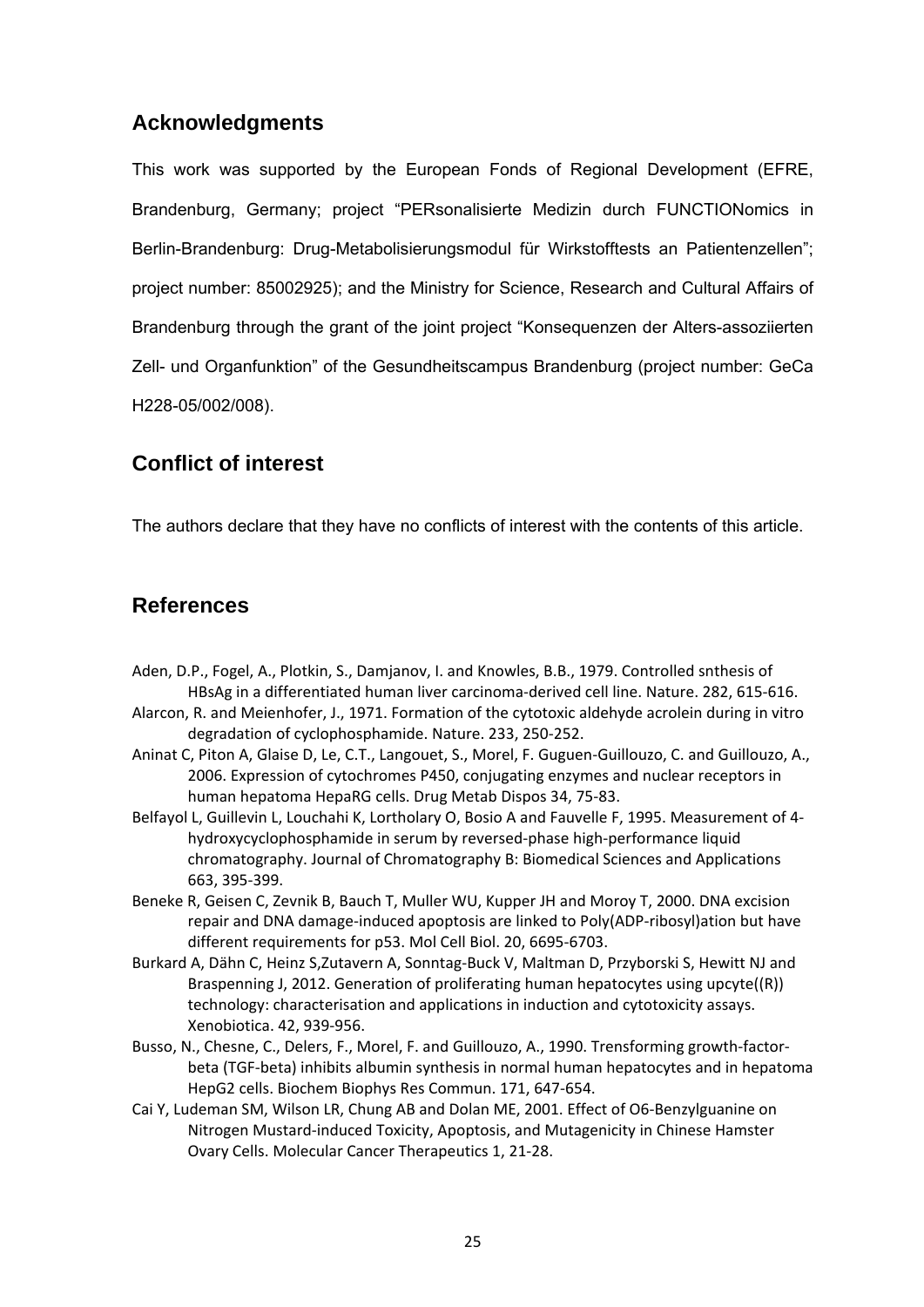## **Acknowledgments**

This work was supported by the European Fonds of Regional Development (EFRE, Brandenburg, Germany; project "PERsonalisierte Medizin durch FUNCTIONomics in Berlin-Brandenburg: Drug-Metabolisierungsmodul für Wirkstofftests an Patientenzellen"; project number: 85002925); and the Ministry for Science, Research and Cultural Affairs of Brandenburg through the grant of the joint project "Konsequenzen der Alters-assoziierten Zell- und Organfunktion" of the Gesundheitscampus Brandenburg (project number: GeCa H228-05/002/008).

## **Conflict of interest**

The authors declare that they have no conflicts of interest with the contents of this article.

## **References**

- Aden, D.P., Fogel, A., Plotkin, S., Damjanov, I. and Knowles, B.B., 1979. Controlled snthesis of HBsAg in a differentiated human liver carcinoma‐derived cell line. Nature. 282, 615‐616.
- Alarcon, R. and Meienhofer, J., 1971. Formation of the cytotoxic aldehyde acrolein during in vitro degradation of cyclophosphamide. Nature. 233, 250‐252.
- Aninat C, Piton A, Glaise D, Le, C.T., Langouet, S., Morel, F. Guguen‐Guillouzo, C. and Guillouzo, A., 2006. Expression of cytochromes P450, conjugating enzymes and nuclear receptors in human hepatoma HepaRG cells. Drug Metab Dispos 34, 75‐83.
- Belfayol L, Guillevin L, Louchahi K, Lortholary O, Bosio A and Fauvelle F, 1995. Measurement of 4‐ hydroxycyclophosphamide in serum by reversed‐phase high‐performance liquid chromatography. Journal of Chromatography B: Biomedical Sciences and Applications 663, 395‐399.
- Beneke R, Geisen C, Zevnik B, Bauch T, Muller WU, Kupper JH and Moroy T, 2000. DNA excision repair and DNA damage‐induced apoptosis are linked to Poly(ADP‐ribosyl)ation but have different requirements for p53. Mol Cell Biol. 20, 6695‐6703.
- Burkard A, Dähn C, Heinz S,Zutavern A, Sonntag‐Buck V, Maltman D, Przyborski S, Hewitt NJ and Braspenning J, 2012. Generation of proliferating human hepatocytes using upcyte((R)) technology: characterisation and applications in induction and cytotoxicity assays. Xenobiotica. 42, 939‐956.
- Busso, N., Chesne, C., Delers, F., Morel, F. and Guillouzo, A., 1990. Trensforming growth‐factor‐ beta (TGF‐beta) inhibits albumin synthesis in normal human hepatocytes and in hepatoma HepG2 cells. Biochem Biophys Res Commun. 171, 647‐654.
- Cai Y, Ludeman SM, Wilson LR, Chung AB and Dolan ME, 2001. Effect of O6‐Benzylguanine on Nitrogen Mustard‐induced Toxicity, Apoptosis, and Mutagenicity in Chinese Hamster Ovary Cells. Molecular Cancer Therapeutics 1, 21‐28.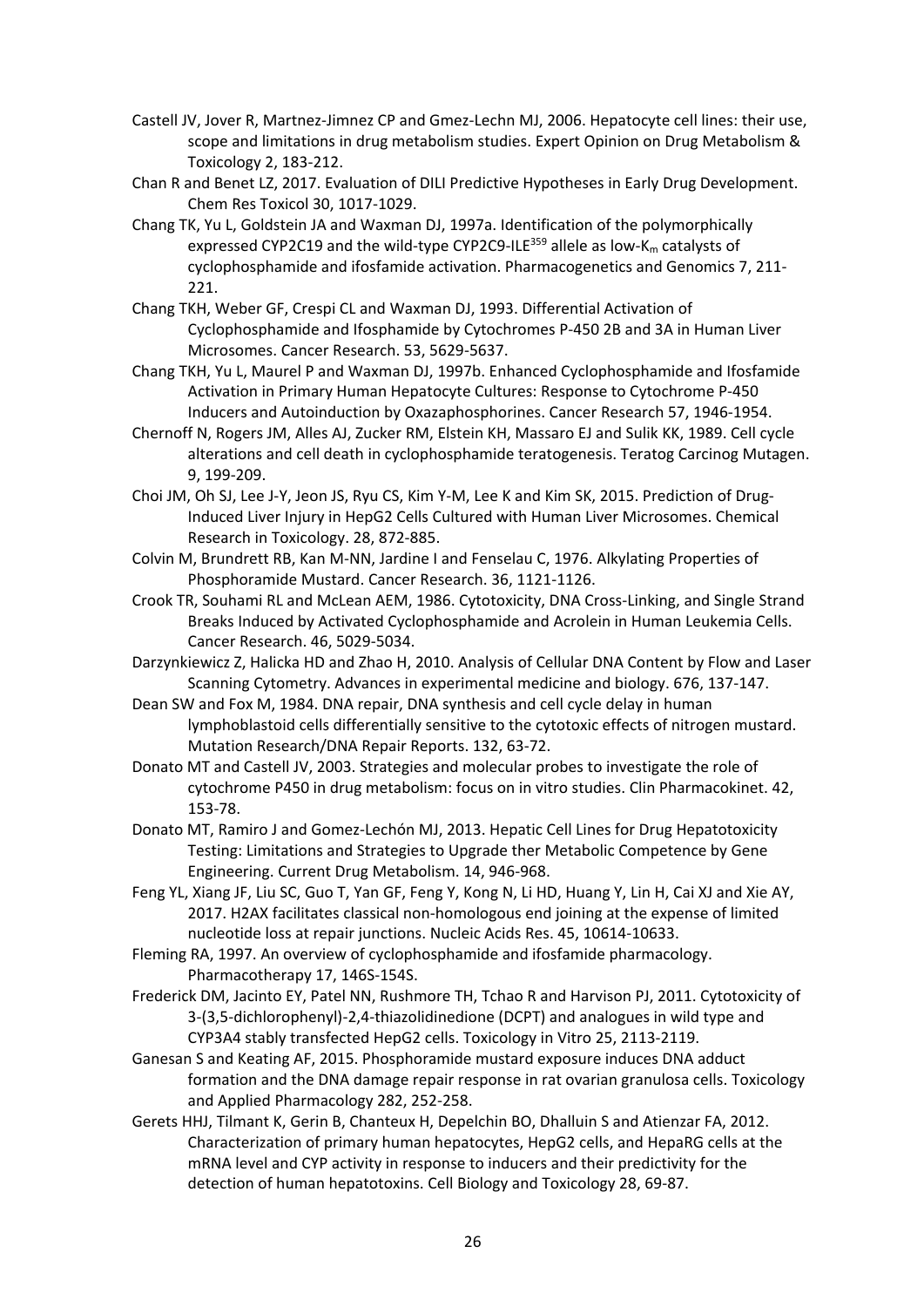- Castell JV, Jover R, Martnez‐Jimnez CP and Gmez‐Lechn MJ, 2006. Hepatocyte cell lines: their use, scope and limitations in drug metabolism studies. Expert Opinion on Drug Metabolism & Toxicology 2, 183‐212.
- Chan R and Benet LZ, 2017. Evaluation of DILI Predictive Hypotheses in Early Drug Development. Chem Res Toxicol 30, 1017‐1029.
- Chang TK, Yu L, Goldstein JA and Waxman DJ, 1997a. Identification of the polymorphically expressed CYP2C19 and the wild-type CYP2C9-ILE<sup>359</sup> allele as low-K<sub>m</sub> catalysts of cyclophosphamide and ifosfamide activation. Pharmacogenetics and Genomics 7, 211‐ 221.
- Chang TKH, Weber GF, Crespi CL and Waxman DJ, 1993. Differential Activation of Cyclophosphamide and Ifosphamide by Cytochromes P‐450 2B and 3A in Human Liver Microsomes. Cancer Research. 53, 5629‐5637.
- Chang TKH, Yu L, Maurel P and Waxman DJ, 1997b. Enhanced Cyclophosphamide and Ifosfamide Activation in Primary Human Hepatocyte Cultures: Response to Cytochrome P‐450 Inducers and Autoinduction by Oxazaphosphorines. Cancer Research 57, 1946‐1954.
- Chernoff N, Rogers JM, Alles AJ, Zucker RM, Elstein KH, Massaro EJ and Sulik KK, 1989. Cell cycle alterations and cell death in cyclophosphamide teratogenesis. Teratog Carcinog Mutagen. 9, 199‐209.
- Choi JM, Oh SJ, Lee J‐Y, Jeon JS, Ryu CS, Kim Y‐M, Lee K and Kim SK, 2015. Prediction of Drug‐ Induced Liver Injury in HepG2 Cells Cultured with Human Liver Microsomes. Chemical Research in Toxicology. 28, 872‐885.
- Colvin M, Brundrett RB, Kan M‐NN, Jardine I and Fenselau C, 1976. Alkylating Properties of Phosphoramide Mustard. Cancer Research. 36, 1121‐1126.
- Crook TR, Souhami RL and McLean AEM, 1986. Cytotoxicity, DNA Cross‐Linking, and Single Strand Breaks Induced by Activated Cyclophosphamide and Acrolein in Human Leukemia Cells. Cancer Research. 46, 5029‐5034.
- Darzynkiewicz Z, Halicka HD and Zhao H, 2010. Analysis of Cellular DNA Content by Flow and Laser Scanning Cytometry. Advances in experimental medicine and biology. 676, 137‐147.
- Dean SW and Fox M, 1984. DNA repair, DNA synthesis and cell cycle delay in human lymphoblastoid cells differentially sensitive to the cytotoxic effects of nitrogen mustard. Mutation Research/DNA Repair Reports. 132, 63‐72.
- Donato MT and Castell JV, 2003. Strategies and molecular probes to investigate the role of cytochrome P450 in drug metabolism: focus on in vitro studies. Clin Pharmacokinet. 42, 153‐78.
- Donato MT, Ramiro J and Gomez‐Lechón MJ, 2013. Hepatic Cell Lines for Drug Hepatotoxicity Testing: Limitations and Strategies to Upgrade ther Metabolic Competence by Gene Engineering. Current Drug Metabolism. 14, 946‐968.
- Feng YL, Xiang JF, Liu SC, Guo T, Yan GF, Feng Y, Kong N, Li HD, Huang Y, Lin H, Cai XJ and Xie AY, 2017. H2AX facilitates classical non‐homologous end joining at the expense of limited nucleotide loss at repair junctions. Nucleic Acids Res. 45, 10614‐10633.
- Fleming RA, 1997. An overview of cyclophosphamide and ifosfamide pharmacology. Pharmacotherapy 17, 146S‐154S.
- Frederick DM, Jacinto EY, Patel NN, Rushmore TH, Tchao R and Harvison PJ, 2011. Cytotoxicity of 3‐(3,5‐dichlorophenyl)‐2,4‐thiazolidinedione (DCPT) and analogues in wild type and CYP3A4 stably transfected HepG2 cells. Toxicology in Vitro 25, 2113‐2119.
- Ganesan S and Keating AF, 2015. Phosphoramide mustard exposure induces DNA adduct formation and the DNA damage repair response in rat ovarian granulosa cells. Toxicology and Applied Pharmacology 282, 252‐258.
- Gerets HHJ, Tilmant K, Gerin B, Chanteux H, Depelchin BO, Dhalluin S and Atienzar FA, 2012. Characterization of primary human hepatocytes, HepG2 cells, and HepaRG cells at the mRNA level and CYP activity in response to inducers and their predictivity for the detection of human hepatotoxins. Cell Biology and Toxicology 28, 69‐87.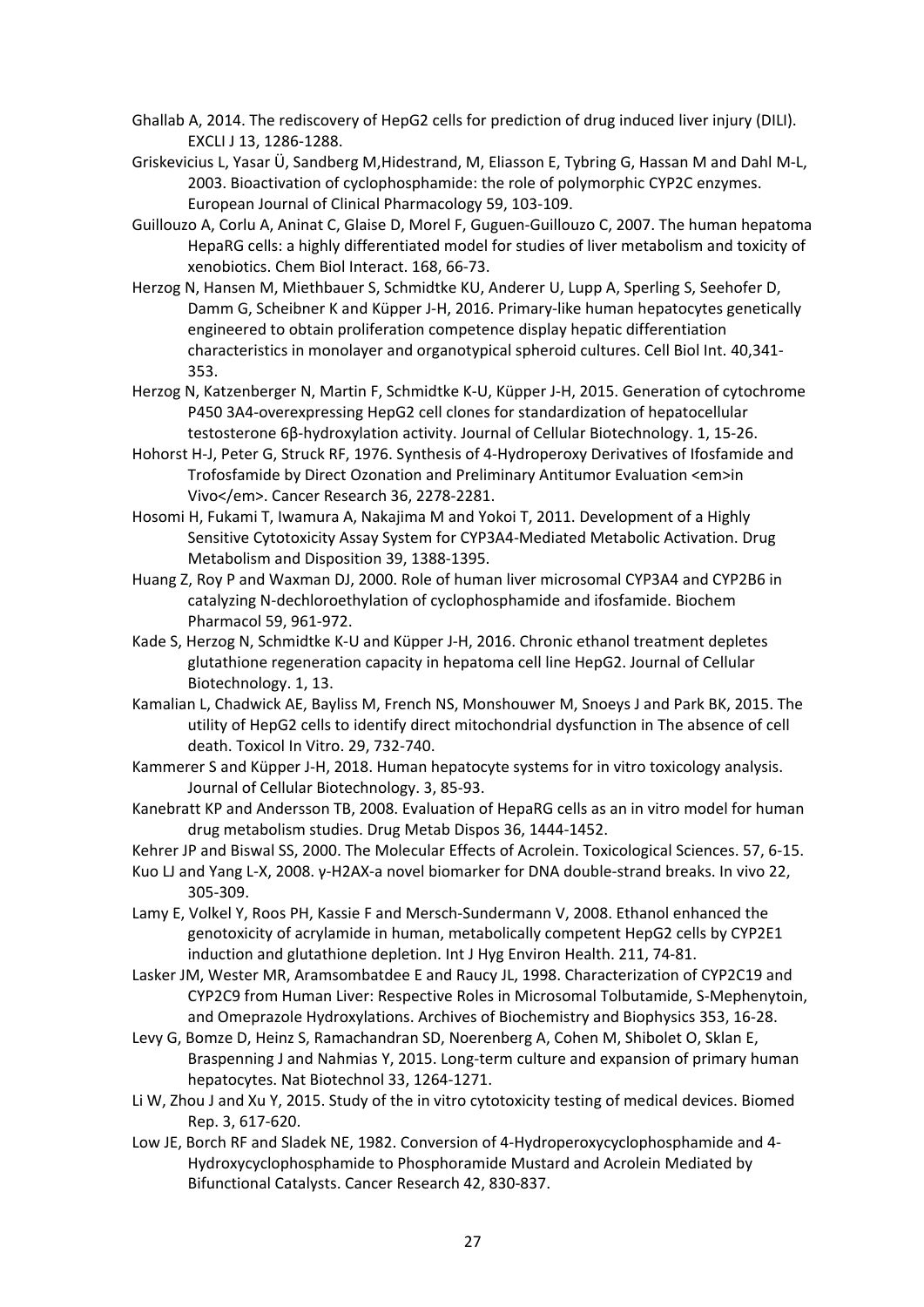- Ghallab A, 2014. The rediscovery of HepG2 cells for prediction of drug induced liver injury (DILI). EXCLI J 13, 1286‐1288.
- Griskevicius L, Yasar Ü, Sandberg M,Hidestrand, M, Eliasson E, Tybring G, Hassan M and Dahl M‐L, 2003. Bioactivation of cyclophosphamide: the role of polymorphic CYP2C enzymes. European Journal of Clinical Pharmacology 59, 103‐109.
- Guillouzo A, Corlu A, Aninat C, Glaise D, Morel F, Guguen‐Guillouzo C, 2007. The human hepatoma HepaRG cells: a highly differentiated model for studies of liver metabolism and toxicity of xenobiotics. Chem Biol Interact. 168, 66‐73.
- Herzog N, Hansen M, Miethbauer S, Schmidtke KU, Anderer U, Lupp A, Sperling S, Seehofer D, Damm G, Scheibner K and Küpper J‐H, 2016. Primary‐like human hepatocytes genetically engineered to obtain proliferation competence display hepatic differentiation characteristics in monolayer and organotypical spheroid cultures. Cell Biol Int. 40,341‐ 353.
- Herzog N, Katzenberger N, Martin F, Schmidtke K‐U, Küpper J‐H, 2015. Generation of cytochrome P450 3A4‐overexpressing HepG2 cell clones for standardization of hepatocellular testosterone 6β‐hydroxylation activity. Journal of Cellular Biotechnology. 1, 15‐26.
- Hohorst H‐J, Peter G, Struck RF, 1976. Synthesis of 4‐Hydroperoxy Derivatives of Ifosfamide and Trofosfamide by Direct Ozonation and Preliminary Antitumor Evaluation <em>in Vivo</em>. Cancer Research 36, 2278‐2281.
- Hosomi H, Fukami T, Iwamura A, Nakajima M and Yokoi T, 2011. Development of a Highly Sensitive Cytotoxicity Assay System for CYP3A4‐Mediated Metabolic Activation. Drug Metabolism and Disposition 39, 1388‐1395.
- Huang Z, Roy P and Waxman DJ, 2000. Role of human liver microsomal CYP3A4 and CYP2B6 in catalyzing N‐dechloroethylation of cyclophosphamide and ifosfamide. Biochem Pharmacol 59, 961‐972.
- Kade S, Herzog N, Schmidtke K‐U and Küpper J‐H, 2016. Chronic ethanol treatment depletes glutathione regeneration capacity in hepatoma cell line HepG2. Journal of Cellular Biotechnology. 1, 13.
- Kamalian L, Chadwick AE, Bayliss M, French NS, Monshouwer M, Snoeys J and Park BK, 2015. The utility of HepG2 cells to identify direct mitochondrial dysfunction in The absence of cell death. Toxicol In Vitro. 29, 732‐740.
- Kammerer S and Küpper J‐H, 2018. Human hepatocyte systems for in vitro toxicology analysis. Journal of Cellular Biotechnology. 3, 85‐93.
- Kanebratt KP and Andersson TB, 2008. Evaluation of HepaRG cells as an in vitro model for human drug metabolism studies. Drug Metab Dispos 36, 1444‐1452.

Kehrer JP and Biswal SS, 2000. The Molecular Effects of Acrolein. Toxicological Sciences. 57, 6‐15.

- Kuo LJ and Yang L‐X, 2008. γ‐H2AX‐a novel biomarker for DNA double‐strand breaks. In vivo 22, 305‐309.
- Lamy E, Volkel Y, Roos PH, Kassie F and Mersch‐Sundermann V, 2008. Ethanol enhanced the genotoxicity of acrylamide in human, metabolically competent HepG2 cells by CYP2E1 induction and glutathione depletion. Int J Hyg Environ Health. 211, 74‐81.
- Lasker JM, Wester MR, Aramsombatdee E and Raucy JL, 1998. Characterization of CYP2C19 and CYP2C9 from Human Liver: Respective Roles in Microsomal Tolbutamide, S‐Mephenytoin, and Omeprazole Hydroxylations. Archives of Biochemistry and Biophysics 353, 16‐28.
- Levy G, Bomze D, Heinz S, Ramachandran SD, Noerenberg A, Cohen M, Shibolet O, Sklan E, Braspenning J and Nahmias Y, 2015. Long-term culture and expansion of primary human hepatocytes. Nat Biotechnol 33, 1264‐1271.
- Li W, Zhou J and Xu Y, 2015. Study of the in vitro cytotoxicity testing of medical devices. Biomed Rep. 3, 617‐620.
- Low JE, Borch RF and Sladek NE, 1982. Conversion of 4‐Hydroperoxycyclophosphamide and 4‐ Hydroxycyclophosphamide to Phosphoramide Mustard and Acrolein Mediated by Bifunctional Catalysts. Cancer Research 42, 830‐837.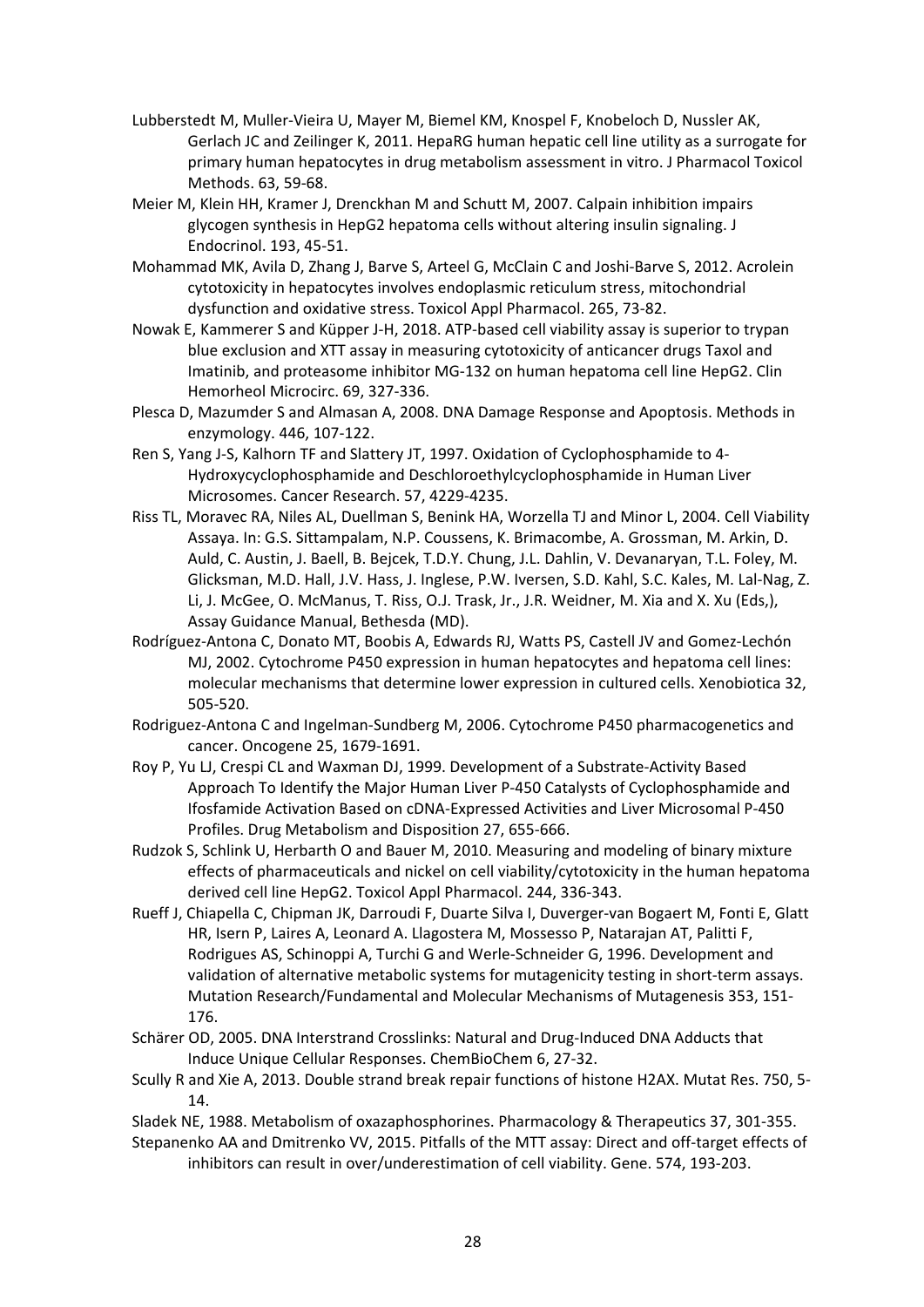- Lubberstedt M, Muller‐Vieira U, Mayer M, Biemel KM, Knospel F, Knobeloch D, Nussler AK, Gerlach JC and Zeilinger K, 2011. HepaRG human hepatic cell line utility as a surrogate for primary human hepatocytes in drug metabolism assessment in vitro. J Pharmacol Toxicol Methods. 63, 59‐68.
- Meier M, Klein HH, Kramer J, Drenckhan M and Schutt M, 2007. Calpain inhibition impairs glycogen synthesis in HepG2 hepatoma cells without altering insulin signaling. J Endocrinol. 193, 45‐51.
- Mohammad MK, Avila D, Zhang J, Barve S, Arteel G, McClain C and Joshi‐Barve S, 2012. Acrolein cytotoxicity in hepatocytes involves endoplasmic reticulum stress, mitochondrial dysfunction and oxidative stress. Toxicol Appl Pharmacol. 265, 73‐82.
- Nowak E, Kammerer S and Küpper J‐H, 2018. ATP‐based cell viability assay is superior to trypan blue exclusion and XTT assay in measuring cytotoxicity of anticancer drugs Taxol and Imatinib, and proteasome inhibitor MG‐132 on human hepatoma cell line HepG2. Clin Hemorheol Microcirc. 69, 327‐336.
- Plesca D, Mazumder S and Almasan A, 2008. DNA Damage Response and Apoptosis. Methods in enzymology. 446, 107‐122.
- Ren S, Yang J‐S, Kalhorn TF and Slattery JT, 1997. Oxidation of Cyclophosphamide to 4‐ Hydroxycyclophosphamide and Deschloroethylcyclophosphamide in Human Liver Microsomes. Cancer Research. 57, 4229‐4235.
- Riss TL, Moravec RA, Niles AL, Duellman S, Benink HA, Worzella TJ and Minor L, 2004. Cell Viability Assaya. In: G.S. Sittampalam, N.P. Coussens, K. Brimacombe, A. Grossman, M. Arkin, D. Auld, C. Austin, J. Baell, B. Bejcek, T.D.Y. Chung, J.L. Dahlin, V. Devanaryan, T.L. Foley, M. Glicksman, M.D. Hall, J.V. Hass, J. Inglese, P.W. Iversen, S.D. Kahl, S.C. Kales, M. Lal‐Nag, Z. Li, J. McGee, O. McManus, T. Riss, O.J. Trask, Jr., J.R. Weidner, M. Xia and X. Xu (Eds,), Assay Guidance Manual, Bethesda (MD).
- Rodríguez‐Antona C, Donato MT, Boobis A, Edwards RJ, Watts PS, Castell JV and Gomez‐Lechón MJ, 2002. Cytochrome P450 expression in human hepatocytes and hepatoma cell lines: molecular mechanisms that determine lower expression in cultured cells. Xenobiotica 32, 505‐520.
- Rodriguez‐Antona C and Ingelman‐Sundberg M, 2006. Cytochrome P450 pharmacogenetics and cancer. Oncogene 25, 1679‐1691.
- Roy P, Yu LJ, Crespi CL and Waxman DJ, 1999. Development of a Substrate‐Activity Based Approach To Identify the Major Human Liver P‐450 Catalysts of Cyclophosphamide and Ifosfamide Activation Based on cDNA‐Expressed Activities and Liver Microsomal P‐450 Profiles. Drug Metabolism and Disposition 27, 655‐666.
- Rudzok S, Schlink U, Herbarth O and Bauer M, 2010. Measuring and modeling of binary mixture effects of pharmaceuticals and nickel on cell viability/cytotoxicity in the human hepatoma derived cell line HepG2. Toxicol Appl Pharmacol. 244, 336‐343.
- Rueff J, Chiapella C, Chipman JK, Darroudi F, Duarte Silva I, Duverger-van Bogaert M, Fonti E, Glatt HR, Isern P, Laires A, Leonard A. Llagostera M, Mossesso P, Natarajan AT, Palitti F, Rodrigues AS, Schinoppi A, Turchi G and Werle‐Schneider G, 1996. Development and validation of alternative metabolic systems for mutagenicity testing in short-term assays. Mutation Research/Fundamental and Molecular Mechanisms of Mutagenesis 353, 151‐ 176.
- Schärer OD, 2005. DNA Interstrand Crosslinks: Natural and Drug-Induced DNA Adducts that Induce Unique Cellular Responses. ChemBioChem 6, 27‐32.
- Scully R and Xie A, 2013. Double strand break repair functions of histone H2AX. Mutat Res. 750, 5‐ 14.
- Sladek NE, 1988. Metabolism of oxazaphosphorines. Pharmacology & Therapeutics 37, 301‐355.
- Stepanenko AA and Dmitrenko VV, 2015. Pitfalls of the MTT assay: Direct and off‐target effects of inhibitors can result in over/underestimation of cell viability. Gene. 574, 193‐203.